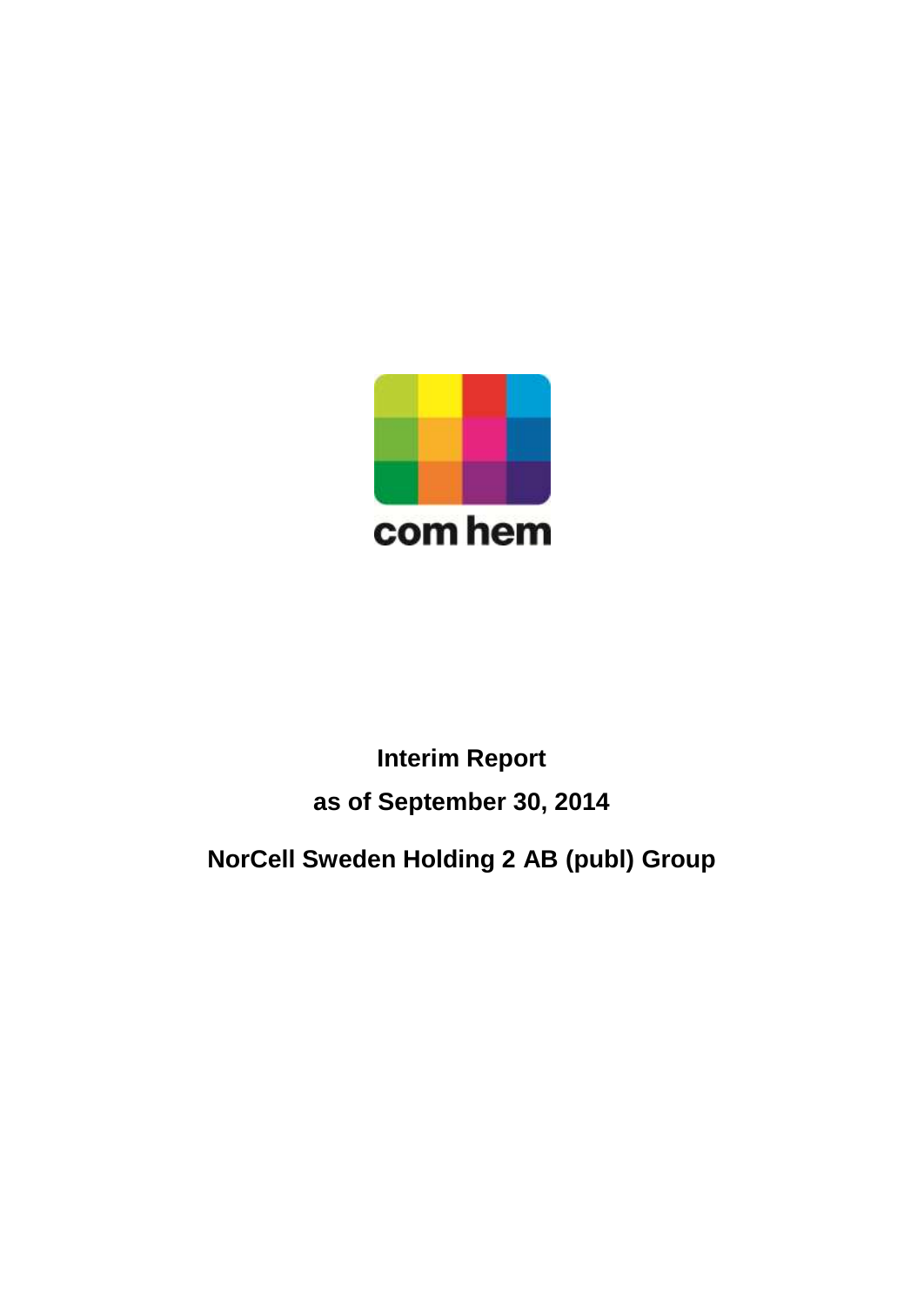**FOR IMMEDIATE RELEASE** Date: November 4, 2014

Time: 07:30 CET

## **IMPORTANT INFORMATION**

For investors and prospective investors in NorCell Sweden Holding 2 AB (publ) Senior Notes and NorCell Sweden Holding 3 AB (publ) Senior Secured Notes, please refer to this interim report as of September 30, 2014 (the "**Interim Report**") presenting the NorCell Sweden Holding 2 AB (publ) Group's condensed consolidated financial statements for the period July 1, 2014 to September 30, 2014 and January 1, 2014 to September 30, 2014.

In this Interim Report, the terms "we", "our", "us", the "Company", the "Group" and "Com Hem", refer to NorCell Sweden Holding 2 AB (publ), or NorCell Sweden Holding 2 AB (publ) and its subsidiaries, as the context requires. The term "**NorCell Group**" refers to NorCell Sweden Holding 2 AB (publ) and its subsidiaries.

Certain numerical information and other amounts and percentages presented in this Interim Report may not sum due to rounding. In addition, certain figures in this document have been rounded to the nearest whole number.

As used herein, the symbol "n/m" means "not meaningful", and "n/a" means "not applicable".

For definitions and glossary, please refer to the Group's Annual Report 2013.

This Interim Report has been reviewed by the Company's auditors.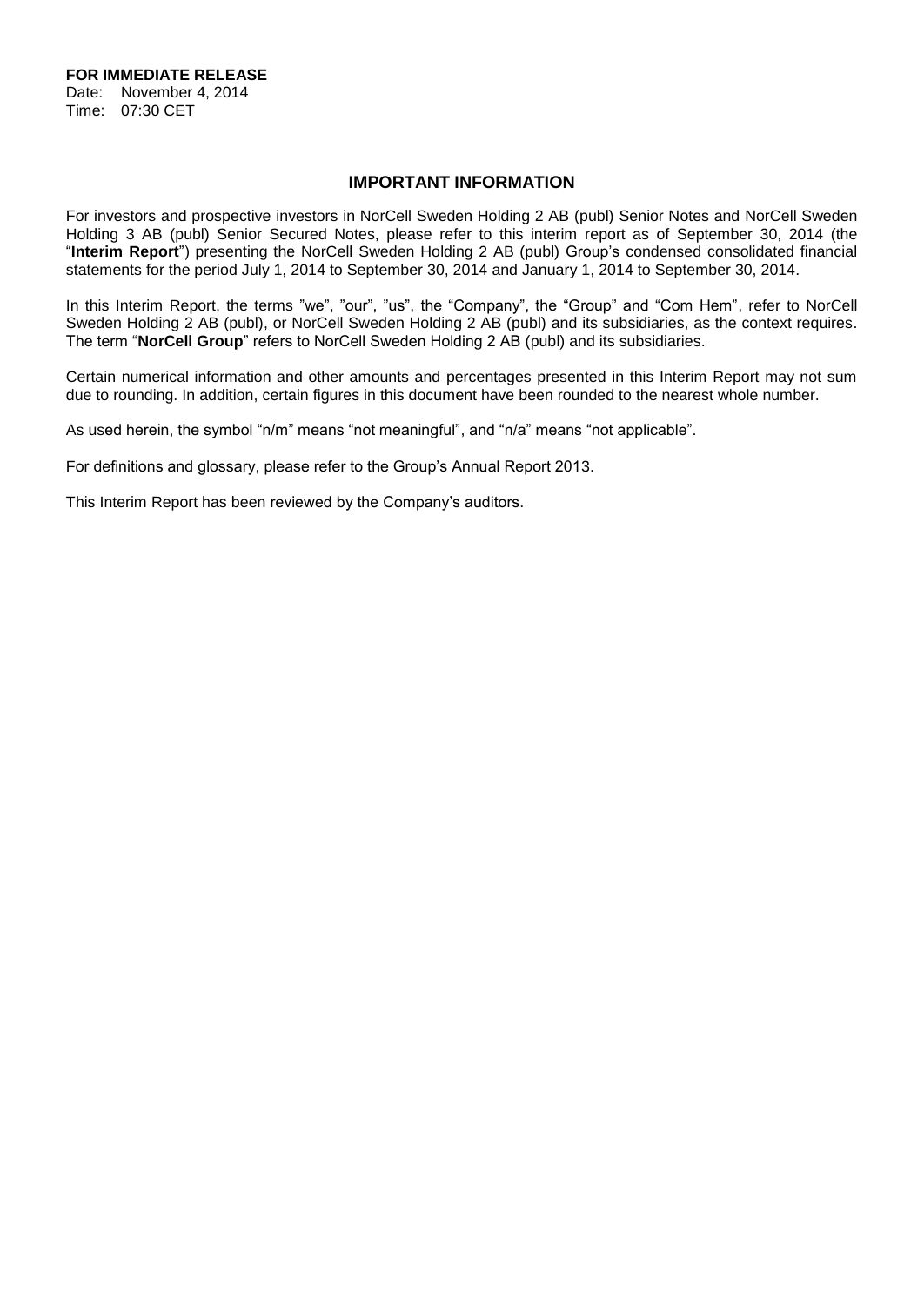## **DISCLOSURE REGARDING FORWARD-LOOKING STATEMENTS**

This Interim Report contains various forward-looking statements that reflect Management's current view with respect to future events and anticipated financial and operational performance. Forward-looking statements as a general matter are all statements other than statements as to historical facts or present facts or circumstances. The words "believe", "expect", "anticipate", "intend", "may", "plan", "estimate", "will", "should", "could", "aim" or "might", or, in each case, their negative, or similar expressions, identify certain of these forward-looking statements. Other forward-looking statements can be identified in the context in which the statements are made. Forward-looking statements appear in a number of places in this Interim Report, including, without limitation, in the sections entitled "*Third quarter Highlights*" and "*Results of Operations and Financial Condition*", and include, among other things, statements relating to:

- The Group's strategy, outlook and growth prospects;
- the Group's operational and financial targets;
- the Group's liquidity, capital resources and capital expenditure;
- the Group's planned investments;
- the expectations as to future growth in demand for the Group's products and services;
- general economic trends and trends in the television and telecommunications industries;
- the impact of regulations on the Group and the Group's operations;
- the competitive environment in which the Group operates; and
- the outcome of legal proceedings.

Although Com Hem believes that the expectations reflected in these forward-looking statements are reasonable, Com Hem can give no assurances that they will materialize or prove to be correct. Because these statements are based on assumptions or estimates and are subject to risks and uncertainties, the actual results or outcome could differ materially from those set out in the forward-looking statements as a result of, among others:

- Television, broadband and fixed-telephony penetration and other market developments;
- competition from local or international cable, telecommunications, media, production or alternative technology companies, including local area networks, satellite, Internet-protocol television, hybrid television, wireless broadband companies and OTT services;
- changes in international, national and local economic, political, business, industry and tax conditions;
- changes in underlying consumer behavior, including changes in consumer television viewing and preferences;
- changes in technology;
- changes in content prices;
- consolidation in the cable or telecommunications industry;
- the Group's ability to generate the funds needed to service the Group's debt;
- factors affecting the Group's leverage and the Group's ability to service debt;
- the effects of operating and financial restrictions in the Group's debt instruments;
- the ability to successfully develop and expand the range of products and services offered;
- the ability to retain or replace key personnel; and
- change in the Group's business strategy, development and investment plans.

These forward-looking statements speak only as of the date of this Interim Report. Com Hem expressly undertakes no obligation to publicly update or revise any forward-looking statements, whether as a result of new information, future events or otherwise, other than as required by law or regulation. Accordingly, investors and prospective investors are cautioned not to place undue reliance on any of the forward-looking statements herein.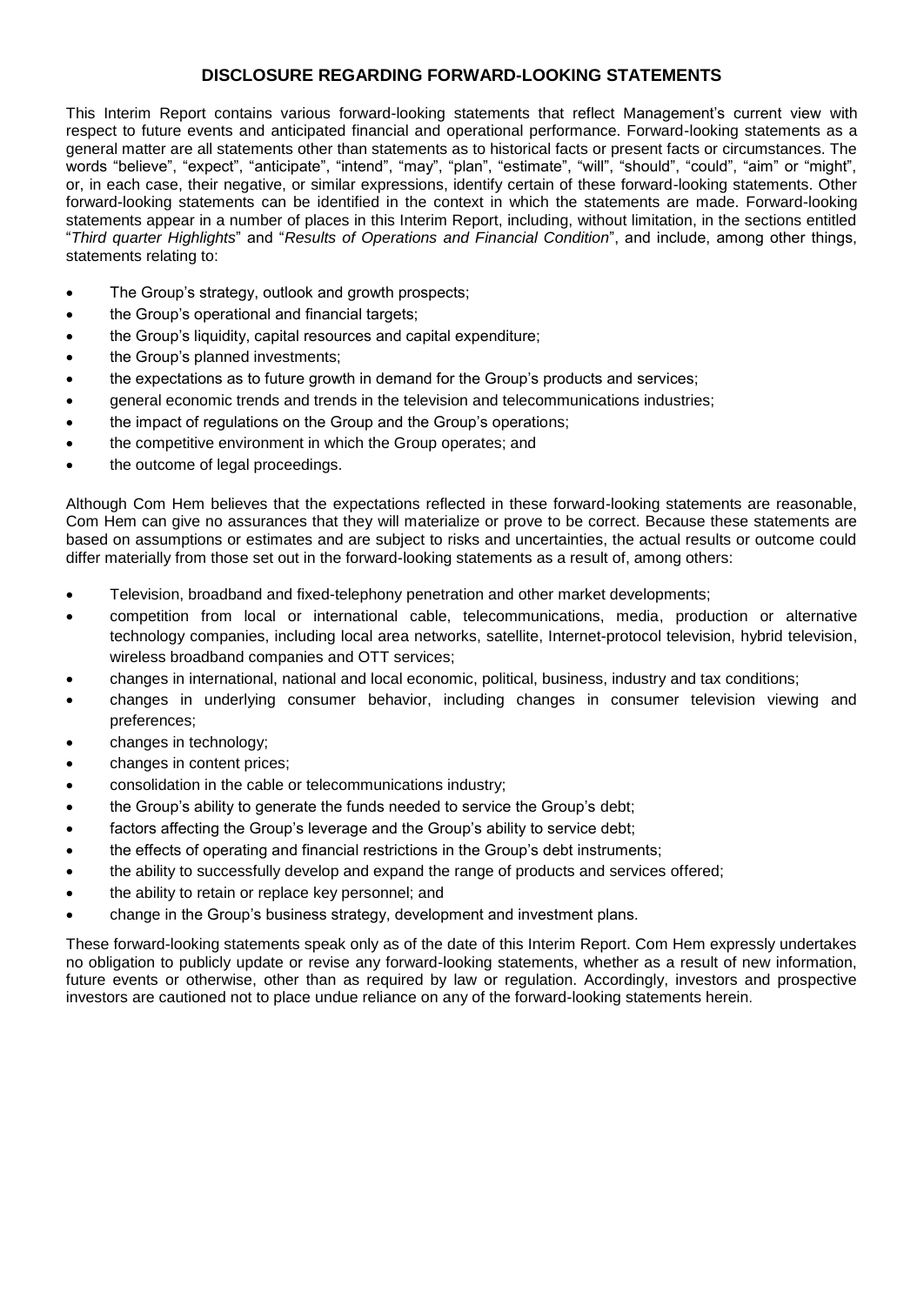# **TABLE OF CONTENTS**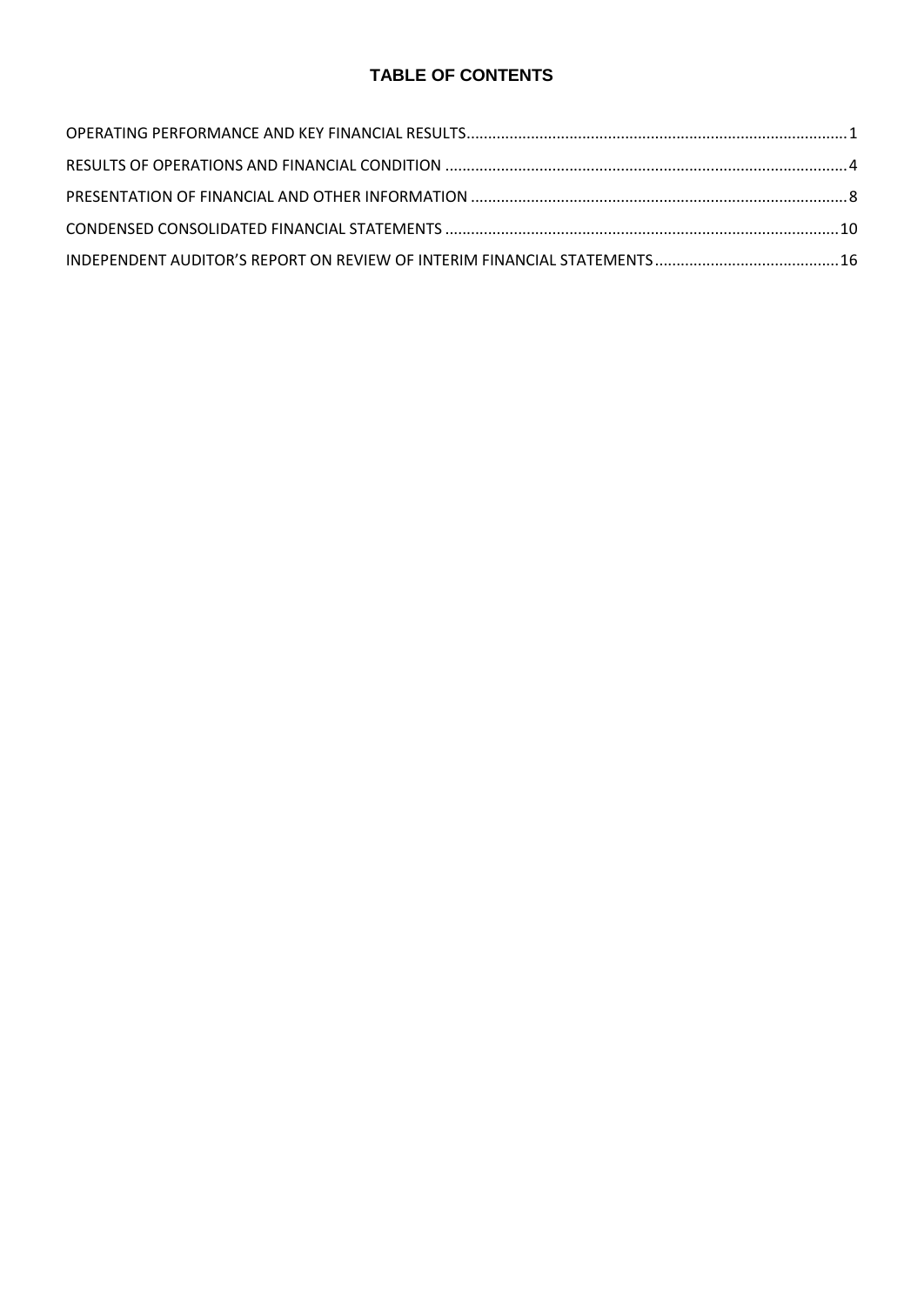# **OPERATING PERFORMANCE AND KEY FINANCIAL RESULTS**

*The following chapter presents the operating performance and key financial results for the three months ended September 30, 2014, and September 30, 2013, unless otherwise stated. You should read this table in conjunction with "Results of Operations and Financial Condition", "Presentation of Financial and Other Information" and "Condensed Consolidated Financial Statements", which are included elsewhere in this Interim Report.* 

## **Operating Performance**

The table below sets forth, as of and for each of the periods indicated, homes connected, landlord ARPU, unique subscribers, total RGUs, RGUs per unique subscriber, consumer ARPU, consumer churn and RGUs by service.

|                                                | As of and for the three<br>months ended September 30, |       | As of and for the three<br>months ended June 30, |       | As of and for the<br>year ended<br>December 31, |
|------------------------------------------------|-------------------------------------------------------|-------|--------------------------------------------------|-------|-------------------------------------------------|
|                                                | 2014                                                  | 2013  | 2014                                             | 2013  | 2013                                            |
|                                                |                                                       |       | (in thousands, except otherwise indicated)       |       |                                                 |
| <b>Landlord Business</b>                       |                                                       |       |                                                  |       |                                                 |
|                                                | 1.846                                                 | 1,789 | 1,832                                            | 1,777 | 1,817                                           |
|                                                | 35                                                    | 37    | 35                                               | 38    | 36                                              |
| <b>Consumer Business</b>                       |                                                       |       |                                                  |       |                                                 |
|                                                | 861                                                   | 829   | 846                                              | 822   | 830                                             |
|                                                | 1,531                                                 | 1,484 | 1,503                                            | 1,483 | 1,482                                           |
| Consumer RGUs per unique subscriber (in units) | 1.78                                                  | 1.79  | 1.78                                             | 1.80  | 1.79                                            |
|                                                | 361                                                   | 354   | 360                                              | 356   | 355                                             |
|                                                | 14.8                                                  | 16.3  | 16.4                                             | 16.4  | 16.3                                            |
| <b>Consumer RGUs</b>                           |                                                       |       |                                                  |       |                                                 |
|                                                | 607                                                   | 603   | 599                                              | 606   | 597                                             |
|                                                | 132                                                   | 6     | 103                                              |       | 38                                              |
|                                                | 594                                                   | 551   | 577                                              | 543   | 558                                             |
|                                                | 329                                                   | 330   | 326                                              | 334   | 327                                             |

(1) Homes connected represent the number of residential units to which Com Hem provides an analogue or digital connection, primarily through long-term contracts with landlords of MDUs, but also through service provider agreements with communication operators.

(2) ARPU is calculated by dividing the revenue for the respective period by the average number of RGUs for that period and further by the number of months in the period. The average number of RGUs is calculated as the number of RGUs on the first day in the respective period plus the number of RGUs on the last day of the respective period divided by two.

(3) As from January 1, 2014, revenue from Landlord services bound to collective agreements has been reported by its underlying service, based on relative fair values. In previous periods, all revenue from services bound to collective agreements was reported solely as Landlord revenue. For comparison purposes, the historically reported revenue from collective agreements in the comparable period has been reclassified accordingly. For comparison purposes the historically reported ARPUs by Service has been recalculated.

(4) Unique consumer subscribers represent the number of individual end users who subscribed for one or more of Com Hem's upgraded digital services as of the date indicated.

(5) Consumer RGUs (revenue generating units) relate to sources of revenue, which may not always be the same as subscriber numbers. For example, one person may subscribe for two different services, thereby accounting for only one subscriber but two RGUs.

(6) Consumer ARPU is calculated by all digital television, high-speed broadband, fixed-telephony and other revenue that can be allocated to each consumer service, by the average number of total unique subscribers for the respective period, and further by the number of months in the period. The average number of total unique subscribers is calculated by aggregating the average number of unique subscribers in each month during the respective period and dividing the result by the number of months in the respective period.

(7) Consumer churn is defined as the voluntary or involuntary discontinuance of services by a subscriber.

## **Landlord Business**

As of September 30, Com Hem had 1,846,000 homes connected, an increase of 14,000 households during the quarter. The increase was attributable to additional households connected via open networks from third party communication operators.

Landlord ARPU was stable compared with the second quarter of 2014 and was SEK 35. The landlord ARPU decreased compared with the third quarter of 2013, mainly due to contract renegotiations and migration of customers to B2B services.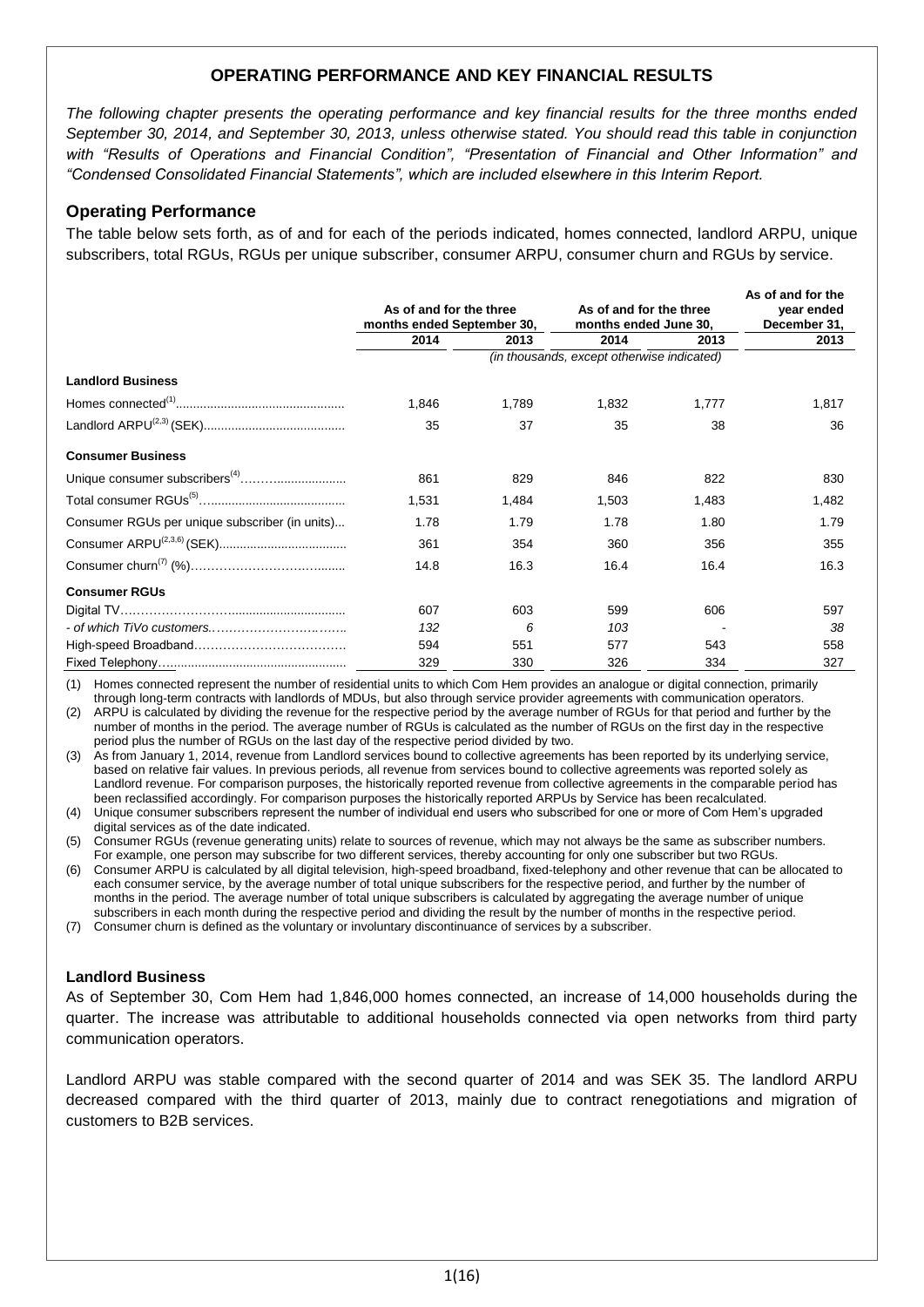## **Consumer Business**

As of September 30, the number of unique consumer subscribers was 861,000, an increase of 15,000 compared with the end of the second quarter of 2014. Customer intake increased for all product and services with particularly strong growth in broadband and digital television RGUs.

Consumer RGUs totaled 1,531,000, an increase of 28,000 during the quarter. The increase was driven by growth across all products and services, with particular success within the broadband services, as a result of the new broadband campaign launched on August 27, and the ability to leverage on the demand for high-speed broadband services.

The number of RGUs per unique subscriber was 1.78 at the end of the quarter, which is the same level as the preceding quarter and a slight decrease compared with the third quarter of 2013.

Consumer ARPU was SEK 361 for the quarter, a slight increase compared with the second quarter of 2014 thanks to improved broadband speed mix and the increasing number of TiVo customers.

Consumer churn for the third quarter was 14.8%, compared to 16.4% for the second quarter of 2014. The decrease was due to increased focus on quality of our customers' experience.

## **Consumer RGUs**

During the third quarter digital television RGUs increased by 8,000 RGUs to 607,000 RGU, the highest DTV RGUs since the first quarter of 2013. The increase was attributable to increased sales for Com Hem's digital television services, supported by the TiVo service. Following the commercial launch of TiVo in October 2013, 132,000 digital television customers now subscribe to the TiVo service, which is equivalent to a penetration of 22% of the total number of digital television RGUs.

Broadband RGUs increased by 17,000 during the quarter to 594,000. The growth during the quarter reflects the success of Com Hem's upgrade of customer speed and prospect marketing campaign, launched on August 27, as well as continuing strong demand for Com Hem's market leading broadband offerings.

Com Hem had 329,000 fixed telephony RGUs, an increase of 3,000 RGUs compared with the second quarter and the first increase of telephony RGUs since fourth quarter of 2011. The increase during the quarter was mainly due to increased focus on bundling and the strong broadband demand, resulting in an increased number of telephony RGUs.

## **Other Major Events During the Third quarter**

The Group received shareholders contribution from the parent company of SEK 1,554m during the quarter**.** The funds were used to redeem 35% of the amount outstanding for the Senior Notes on July 4 and SEK 550m were used to repay part of the outstanding indebtedness under the revolving credit facility. As a result NorCell Group's net debt as of September 30, 2014, decreased to SEK 8,522m, compared to SEK 10,335m as of June 30, 2014, and net debt/Underlying EBITDA ratio was 3.77x compared to 4.56x as of June 30, 2014.

On August 27, Com Hem raised the entry level for broadband speed to 50 Mbit/s for all new customers and kept the previous 10 Mbit/s entry level price point.

## **Major Events After the Third quarter**

On October 13, Com Hem announced that its subsidiary NorCell Sweden Holding 3 AB (publ), the issuer of SEK 3,492m 9.25% Senior Secured Notes due 2018, had issued a notice of conditional redemption for all of the notes. The redemption date is scheduled for November 12, 2014.

On November 12, 2014, the SEK 3,492m outstanding Senior Secured Notes are planned to be redeemed. The redemption will be refinanced with new Senior Secured Notes of SEK 2,500 million, issued on October 23, together with an additional incremental term loan of SEK 375m and drawing of the existing revolving credit facility. The new Senior Secured Notes have a fixed interest rate coupon of 5.25% and mature in November 2019. For further information see the press release dated October 23.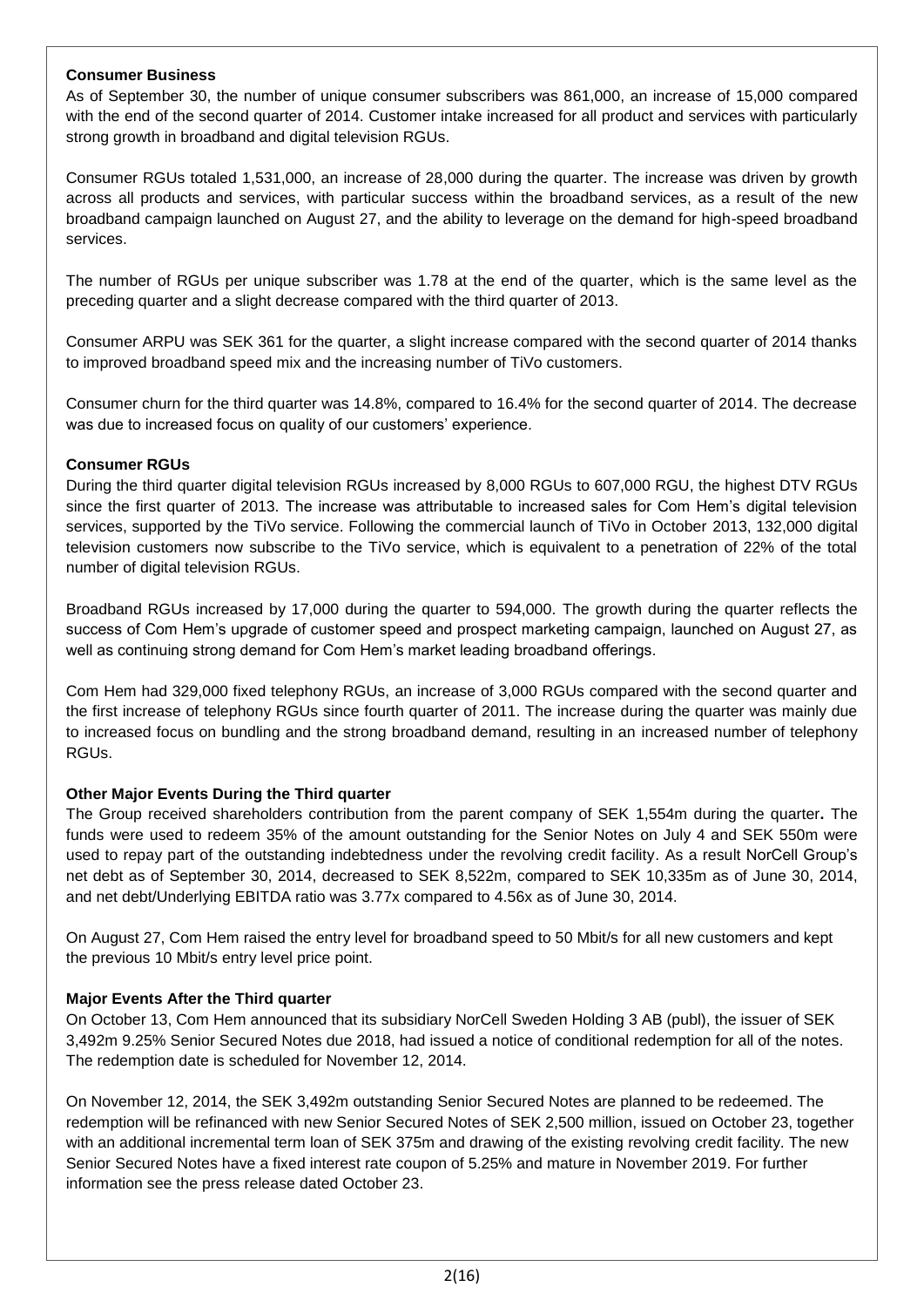# **Key Financial Results**

The table below sets forth, as of and for each of the periods indicated, revenue, Underlying EBITDA, capital expenditure and operating free cash flow.

| For the three<br>months ended September 30, |       | For the nine<br>months ended September 30, | For the year<br>ended<br>December 31, |                   |
|---------------------------------------------|-------|--------------------------------------------|---------------------------------------|-------------------|
| 2014                                        | 2013  | 2014                                       | 2013                                  | 2013              |
| (SEK in millions)                           |       | (SEK in millions)                          |                                       | (SEK in millions) |
| 1.210                                       | 1.104 | 3.532                                      | 3.334                                 | 4.448             |
| 577                                         | 569   | 1.687                                      | 1.660                                 | 2.200             |
| (152)                                       | (141) | (989)                                      | (528)                                 | (1,005)           |
| 257                                         | 267   | 711                                        | 640                                   | 1.038             |
| 320                                         | 302   | 976                                        | 1.020                                 | 1.162             |

(1) Previous reported as Underlying Reported EBITDA.

(2) Operating free cash flow is defined as underlying EBITDA less Capital Expenditure

## **Revenue for the Third quarter 2014**

Revenue increased by SEK 106m, or 9.6%, to SEK 1,210m (1,104) of which Phonera contributed with SEK 66m or 5.9%. Excluding Phonera, the increase was SEK 41m, or 3.7%. Revenue from the digital television and high-speed broadband services increased, partly offset by decreased revenue from the fixed-telephony services.

## **Underlying EBITDA development for the Third quarter 2014**

Underlying EBITDA increased by SEK 8m or 1.5%, to SEK 577m (569) and the underlying EBITDA margin was 47.7% (51.6%). The increase in underlying EBITDA was mainly due to the contribution from the Phonera business as well as revenue growth from consumer services. The underlying EBITDA margin was lower as a consequence of (i) the acquisition of Phonera, as services sold by Phonera outside Com Hem's network has a lower gross margin compared with services sold inside Com Hem's network, and (ii) exceptionally high underlying EBITDA margin in the third quarter of 2013 due to low marketing and sales activities.

## **Net loss for the period**

The Group recognized a net loss of SEK 152m (141) in the three months ended September 30, 2014.

## **Decrease in Investments for the Third quarter 2014**

Capital expenditure decreased by SEK 9m, or 3.6%, to SEK 257m (267), representing 21.3% (24.2%) of revenue. The decrease was mainly due to lower investments in TiVo boxes due to high purchased volume during the third quarter of 2013. The decrease was partly offset by higher capitalized sales costs as an effect of increased sales volumes and higher up-sell activities.

## **Operating Free Cash Flow for the Third quarter 2014**

Operating free cash flow increased by SEK 18m, or 5.9%, and totaled SEK 320m (302). The increase was due to lower capex as well as higher underlying EBITDA contribution.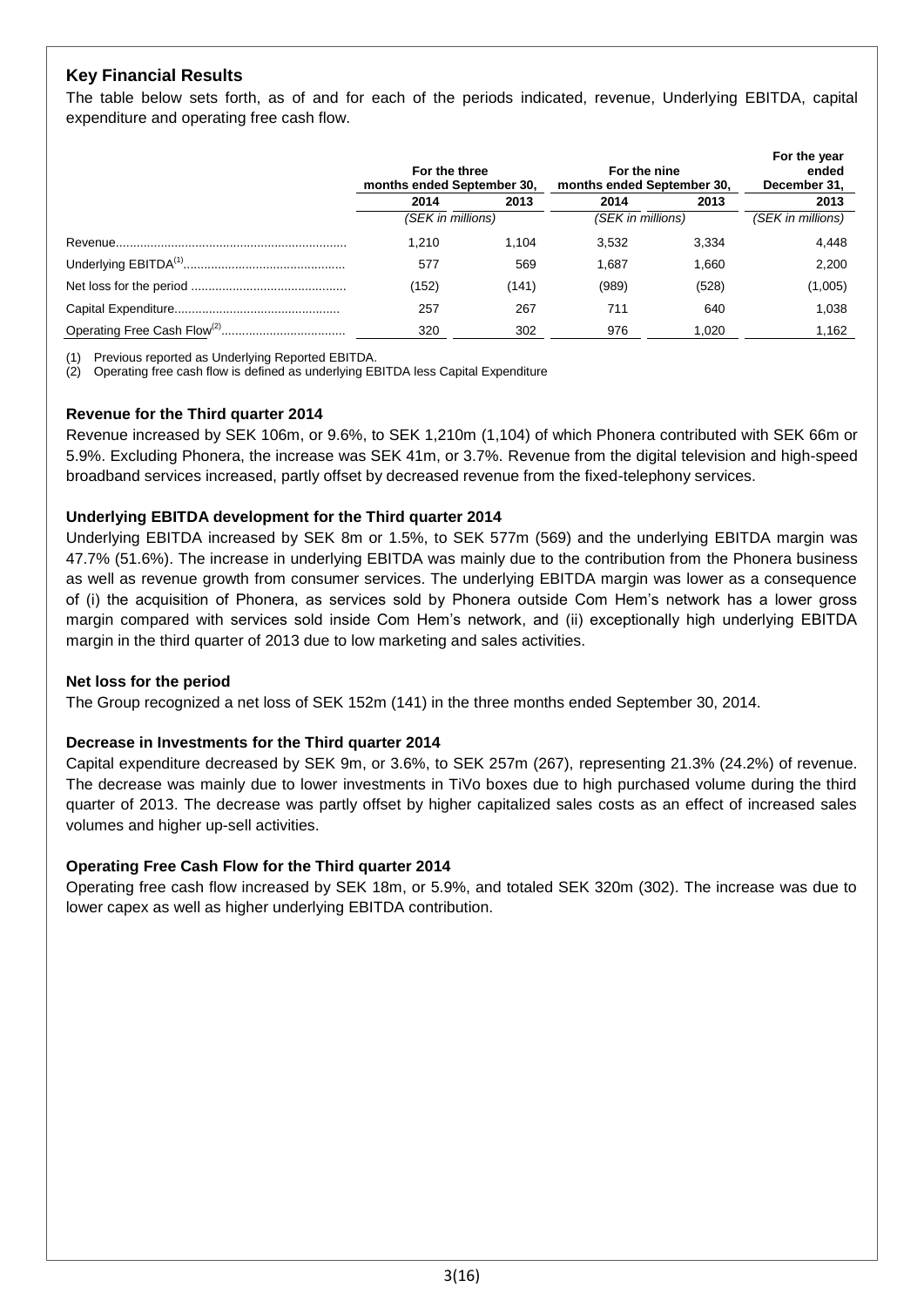# **RESULTS OF OPERATIONS AND FINANCIAL CONDITION**

*The following is a discussion and analysis of the results of operations and financial condition of the Group, based on the unaudited condensed consolidated financial statements of the NorCell Group as of and for the three months and as of and for the nine months ended September 30, 2014 and 2013. You should read this discussion in conjunction with the condensed consolidated financial statements included elsewhere in this Interim Report.*

## **Selected Financial Data**

## **Condensed Consolidated Income Statement**

|                                     | For the three<br>months ended September 30, |       | For the nine<br>months ended September 30, | For the year<br>ended<br>December 31, |                   |
|-------------------------------------|---------------------------------------------|-------|--------------------------------------------|---------------------------------------|-------------------|
|                                     | 2014                                        | 2013  | 2014                                       | 2013                                  | 2013              |
|                                     | (SEK in millions)                           |       | (SEK in millions)                          |                                       | (SEK in millions) |
|                                     | 1.210                                       | 1.104 | 3,532                                      | 3,334                                 | 4,448             |
|                                     | (580)                                       | (525) | (1.714)                                    | (1,640)                               | (2, 190)          |
|                                     | 630                                         | 579   | 1,818                                      | 1,694                                 | 2,258             |
|                                     | (358)                                       | (328) | (1, 103)                                   | (996)                                 | (1,378)           |
|                                     | (66)                                        | (50)  | (191)                                      | (163)                                 | (220)             |
| Other operating income and expenses | 0                                           | 2     | (12)                                       |                                       | (3)               |
|                                     | 205                                         | 203   | 511                                        | 547                                   | 657               |
|                                     | (341)                                       | (381) | (1,728)                                    | (1,224)                               | (1,837)           |
|                                     | (16)                                        | 37    | 228                                        | 149                                   | 175               |
|                                     | (152)                                       | (141) | (989)                                      | (528)                                 | (1,005)           |

#### **Revenue**

Revenue during the quarter increased by SEK 106m, or 9.6%, to SEK 1,210m (1,104). Excluding Phonera, the increase was SEK 41m, or 3.7%. Total revenue for the first nine months increased by 5.9% and totaled SEK 3,532m (3,334). Phonera contributed SEK 130m to aggregated Group revenue.

The table below sets forth, for each of the periods indicated, revenue by service:

|                        | For the three<br>months ended September 30, |       | For the nine<br>months ended September 30, |       | For the year<br>ended<br>December 31, |
|------------------------|---------------------------------------------|-------|--------------------------------------------|-------|---------------------------------------|
|                        | 2014                                        | 2013  | 2014                                       | 2013  | 2013                                  |
| Service <sup>(1)</sup> | (SEK in millions)                           |       | (SEK in millions)                          |       | (SEK in millions)                     |
| Consumer.              | 889                                         | 847   | 2.632                                      | 2.567 | 3,423                                 |
| Landlord.              | 192                                         | 198   | 588                                        | 601   | 797                                   |
| $B2B^{(2)}$            | 73                                          |       | 145                                        |       |                                       |
| $Other(3)$ .           | 57                                          | 58    | 167                                        | 166   | 227                                   |
|                        | 1.210                                       | 1.104 | 3.532                                      | 3.334 | 4.448                                 |

(1) As from January 1, 2014, revenue from Landlord services bound to collective agreements has been reported by its underlying service, based on relative fair values. In previous periods, all revenue from services bound to collective agreements was reported solely as Landlord revenue. For comparison purposes, the historically reported revenue from collective agreements in the comparable period has been reclassified accordingly.

(2) Historically Com Hem has reported B2B revenue among Other revenue, as of Q2 2014 B2B revenue is reported as a separate line item.

(3) Other represents revenue generated primarily from billing and reminder fees, iTUX revenue, as well as barter revenue.

## *Consumer Services*

Revenue from consumer services increased by SEK 41m or 4.9% and totaled SEK 889m (847) in the three months ended September 30, 2014. The increase was due to higher revenue from broadband and digital television. Broadband services revenue increased to SEK 373m (334) due to an increased number of RGUs and improved speed mix as a function of the success from the broadband upgrade campaign and a continued strong demand for high-speed broadband services. Digital television revenue increased to SEK 433m (414) as a result of new sales of TiVo as well as migration of existing digital television customers to TiVo packages. The increase in revenue from broadband and digital television services was partly offset by a decrease in fixed telephony revenue to SEK 82m (99), mainly due to lower usage.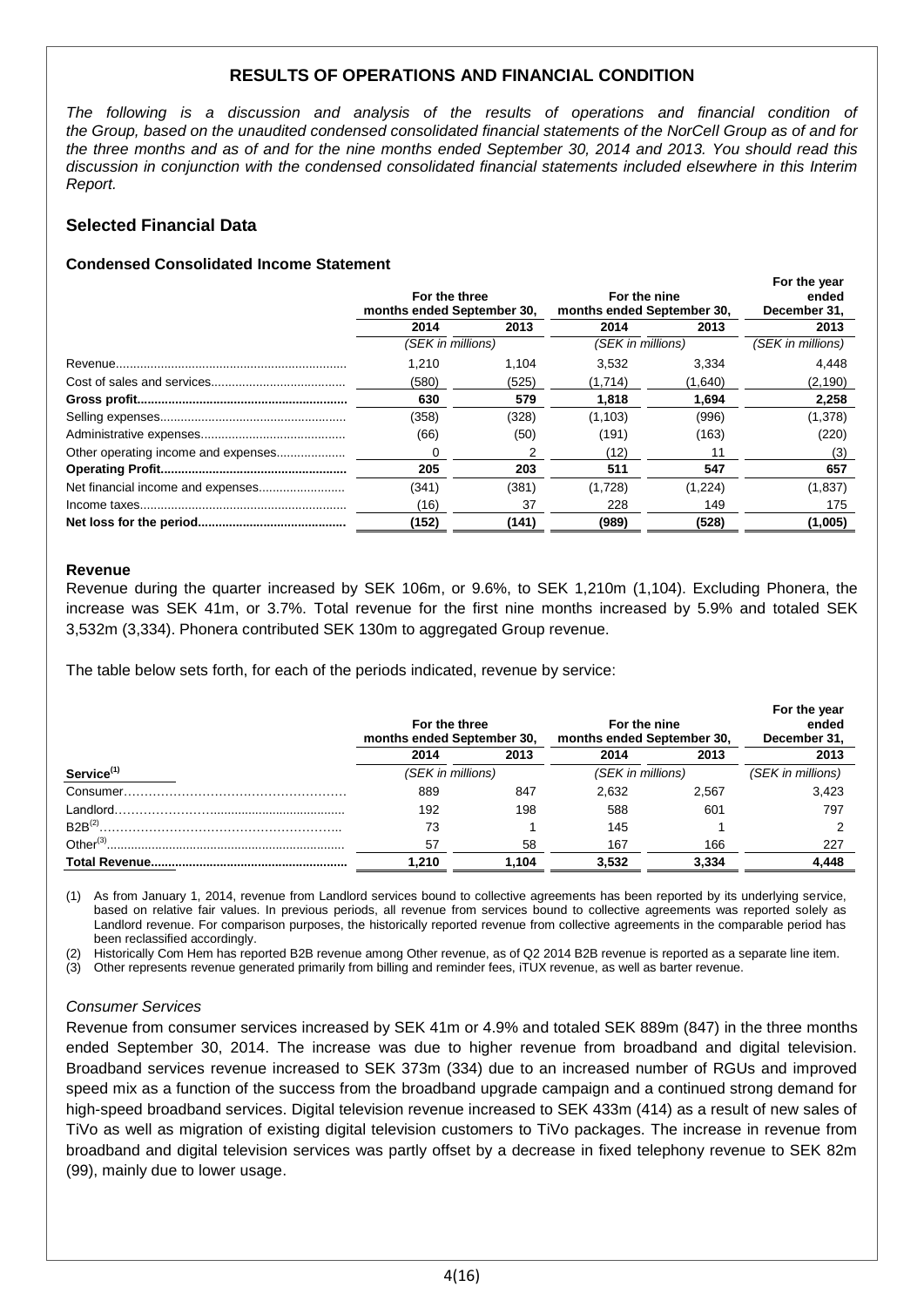Revenue from consumer services increased by SEK 65m or 2.5% and was SEK 2,632m (2,567) in the nine months ended September 30, 2014. The increase was due to higher revenue from broadband and digital television services. The increase in broadband revenue to SEK 1,074m (988) was driven by an increased number of RGUs and higher ARPU due to improved speed mix as a function of the success from the broadband upgrade campaign and a continued strong demand for the high-speed broadband services. Digital television revenue increased to SEK 1,298m (1,260), as a result of a better tier mix due to new sales of TiVo as well as migration of existing digital television customers to TiVo packages. The increase in revenue from digital television and broadband services was partly offset by a decrease in fixed telephony revenue to SEK 260m (320), mainly due to lower usage.

#### *B2B Services*

Revenue from B2B services was SEK 73m in the three months ended September 30, 2014 compared to SEK 1m for the third quarter of 2013, excluding Phonera the increase was SEK 6m.

Revenue from B2B services was SEK 145m in the nine months ended September 30, 2014 compared to SEK 1m for the first nine months of 2013. Phonera contributed SEK 130m to aggregated B2B Group revenue.

#### *Landlord Services*

Revenue from landlord services decreased by SEK 6m or 3.1% and totaled SEK 192m (198) in the three months ended September 30, 2014. The decrease was primarily due to a reduction in ARPU mainly as a result of contract renegotiations and migration of customers to B2B services.

Revenue from landlord services decreased by SEK 13m or 2.1% and was SEK 588m (601) in the nine months ended September 30, 2014. The decrease was primarily due to a reduction in ARPU mainly as a result of contract renegotiations and migration of customers to B2B services.

#### Other Revenue

Other revenue decreased by SEK 1m or 1.2% and was SEK 57m (58) in the three months ended September 30, 2014. The decrease was due to lower barter revenue, partly offset by higher revenue from iTUX, the Group's communication operator.

Other revenue increased by SEK 2m, or 1.0%, and was SEK 167m (166) in the nine months ended September 30, 2014. The increase was mainly explained by higher revenue from iTUX, the Group's communication operator, partly offset by lower barter revenue.

## **Operating profit** (**EBIT)**

Operating profit (EBIT) was SEK 205m (203) in the three months ended September 30, 2014. The increase, in addition to the explanation in Underlying EBITDA below, was due to no TiVo non-recurring costs for the quarter partly offset by higher amortization of capitalized sales costs as a function of higher sales during the year.

Operating profit (EBIT) was SEK 511m (547) in the nine months ended September 30, 2014. The decrease, in addition to the explanation in Underlying EBITDA below, was mainly due to increased amortization of capitalized sales costs as a function of higher sales, partly offset by lower network related depreciation.

## **Net Financial Income and Expenses**

Net financial income and expenses amounted to a net expense of SEK 341m (381) in the three months ended September 30, 2014. The decrease was mainly explained by lower interest expenses as a result of the refinancing of the Senior Credit Facilities and the redemption of 35% of the Senior Notes.

Net financial income and expenses amounted to a net expense of SEK 1,728m (1,224) in the nine months ended September 30, 2014. The increase, SEK 504m, was mainly explained by one-off costs of SEK 400m associated to refinancing of the Senior Credit Facilities and the redemption of 35% of the outstanding Senior Notes. The one-off costs consist of unamortized borrowing costs of SEK 233m related to the repaid Credit Facilities and Senior Notes with original amortization period until 2018-2019, redemption premiums of SEK 97m and a one-off interest expense from the parent NorCell 1B AB (publ) of SEK 69m related to unamortized borrowing costs for the Senior PIK Notes in connection with the redemption of the Senior PIK Notes in the parent company.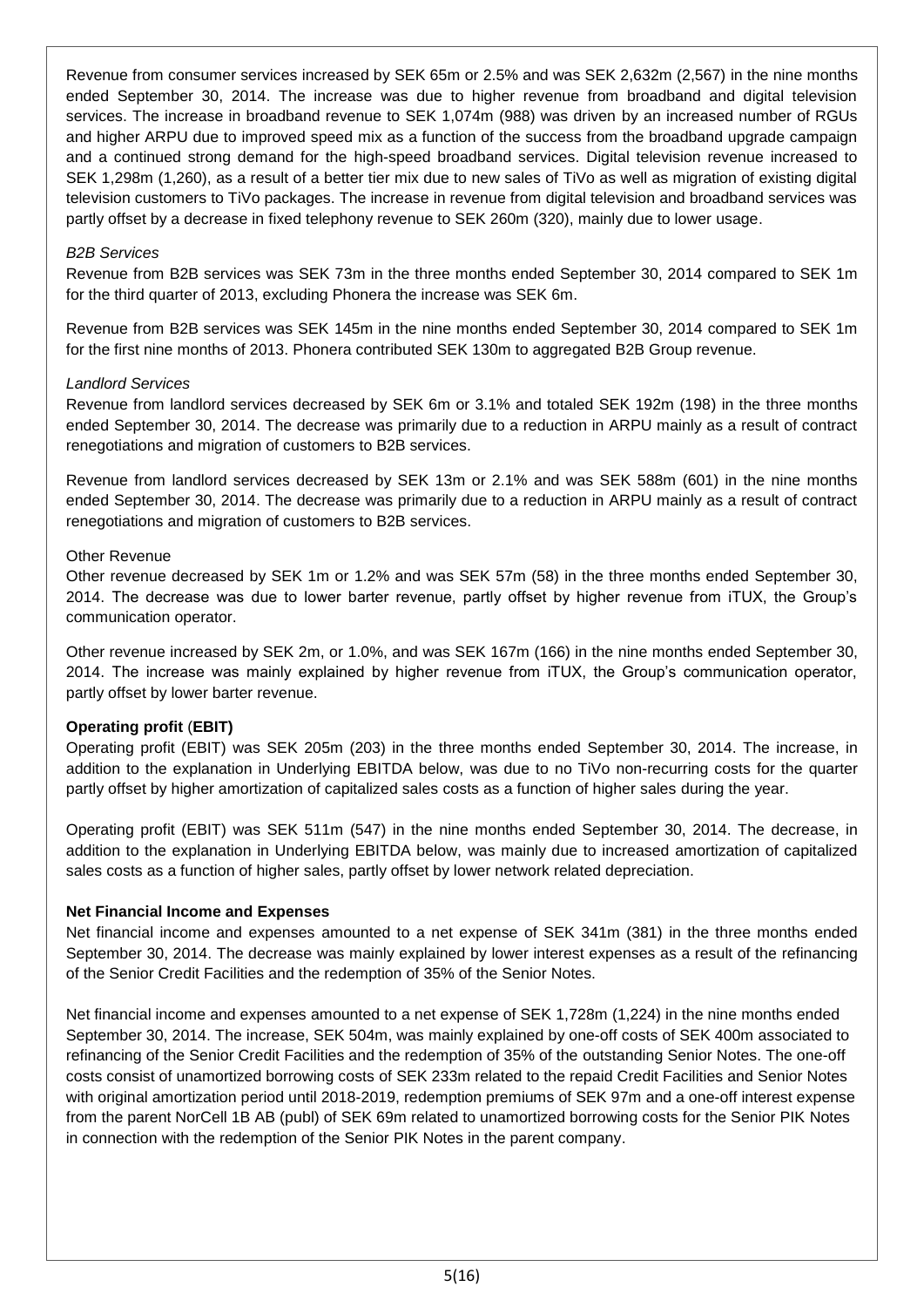## **Income Taxes**

The Group recognized a deferred tax expense of SEK 16m (deferred tax income of SEK 37m) for the three months ended September 30, 2014. Deferred tax income was SEK 228m (149) for the nine months ended September 30, 2014.

## **Net Result for the Period**

The Group recognized a net loss of SEK 152 (141) for the three months ended September 30, 2014.

The Group recognized a net loss of SEK 989m (528) for the nine months ended September 30, 2014.

## **Reconciliation of the Net Loss for the Period to Underlying EBITDA**

The table below sets forth a reconciliation of net loss for the period to Underlying EBITDA for the three months ended September 30, 2014 and 2013, and for the nine months ended September 30, 2014 and 2013.

|                                   | For the three<br>months ended September 30, |       | For the nine<br>months ended September 30, |       | For the year<br>ended<br>December 31, |
|-----------------------------------|---------------------------------------------|-------|--------------------------------------------|-------|---------------------------------------|
|                                   | 2014                                        | 2013  | 2014                                       | 2013  | 2013                                  |
|                                   | (SEK in millions)                           |       | (SEK in millions)                          |       | (SEK in millions)                     |
|                                   | (152)                                       | (141) | (989)                                      | (528) | (1,005)                               |
|                                   | 16                                          | (37)  | (228)                                      | (149) | (175)                                 |
| Net financial income and expenses | 341                                         | 381   | 1,728                                      | 1,224 | 1,837                                 |
|                                   | 205                                         | 203   | 511                                        | 547   | 657                                   |
|                                   |                                             |       |                                            |       | 15                                    |
|                                   | 364                                         | 334   | 1,061                                      | 1,009 | 1,352                                 |
|                                   |                                             |       |                                            |       |                                       |
|                                   |                                             | 22    | 60                                         | 49    | 102                                   |
|                                   | n                                           | 3     | 9                                          | 3     | 12                                    |
|                                   |                                             | 3     | 19                                         | 44    | 49                                    |
|                                   | (5)                                         | 6     | 13                                         | 11    | 16                                    |
|                                   | 3                                           | 33    | 102                                        | 107   | 178                                   |
|                                   | 5                                           |       | 9                                          | (3)   |                                       |
|                                   | 577                                         | 569   | 1.687                                      | 1,660 | 2,200                                 |

(1) Write-downs are related to capitalized sales costs and production facilities.

(2) Include costs for legal and advisory fees for investment opportunities (including costs for acquiring Phonera Företag AB).

## **Underlying EBITDA**

Underlying EBITDA increased by SEK 8m or 1.5%, to SEK 577m (569) in the three months ended September 30, 2014, and the underlying EBITDA margin was 47.7% (51.6%). Underlying EBITDA increased by SEK 27m or 1.7% and was SEK 1,687m (1,660) in the nine months ended September 30, 2014, and the underlying EBITDA margin was 47.8% (49.8%).

The increase in underlying EBITDA, both for the quarter and the first nine months, was mainly due to the contribution from the Phonera business as well as revenue growth from consumer services. The underlying EBITDA margin was lower as a consequence of (i) the acquisition of Phonera, as services sold by Phonera outside Com Hem's network has a lower gross margin compared with services sold inside Com Hem's network, and (ii) exceptionally high underlying EBITDA margin in the third quarter of 2013 due to low marketing and sales activities.

## **Investments**

Capital expenditure decreased by SEK 9m, or 3.6%, to SEK 257m (267), representing 21.3% (24.2%) of revenue. The decrease was mainly due to lower investments in TiVo boxes due to high purchased volume during the third quarter of 2013. The decrease was partly offset by higher capitalized sales costs as an effect of increased sales volumes and higher up-sell activities.

Capital expenditure increased by SEK 71m, or 11.0%, and was SEK 711m (640), representing 20.1% (19.2%) of revenue. The increase was partly due to higher capitalized sales costs as a consequence of increased sales volumes during the year and increased up-sell activities. The increase was also due to higher investments in modems due to continued strong demand for higher broadband speeds. The increase was partly offset by lower network-related capex due to low investments in the TiVo platform compared with last year.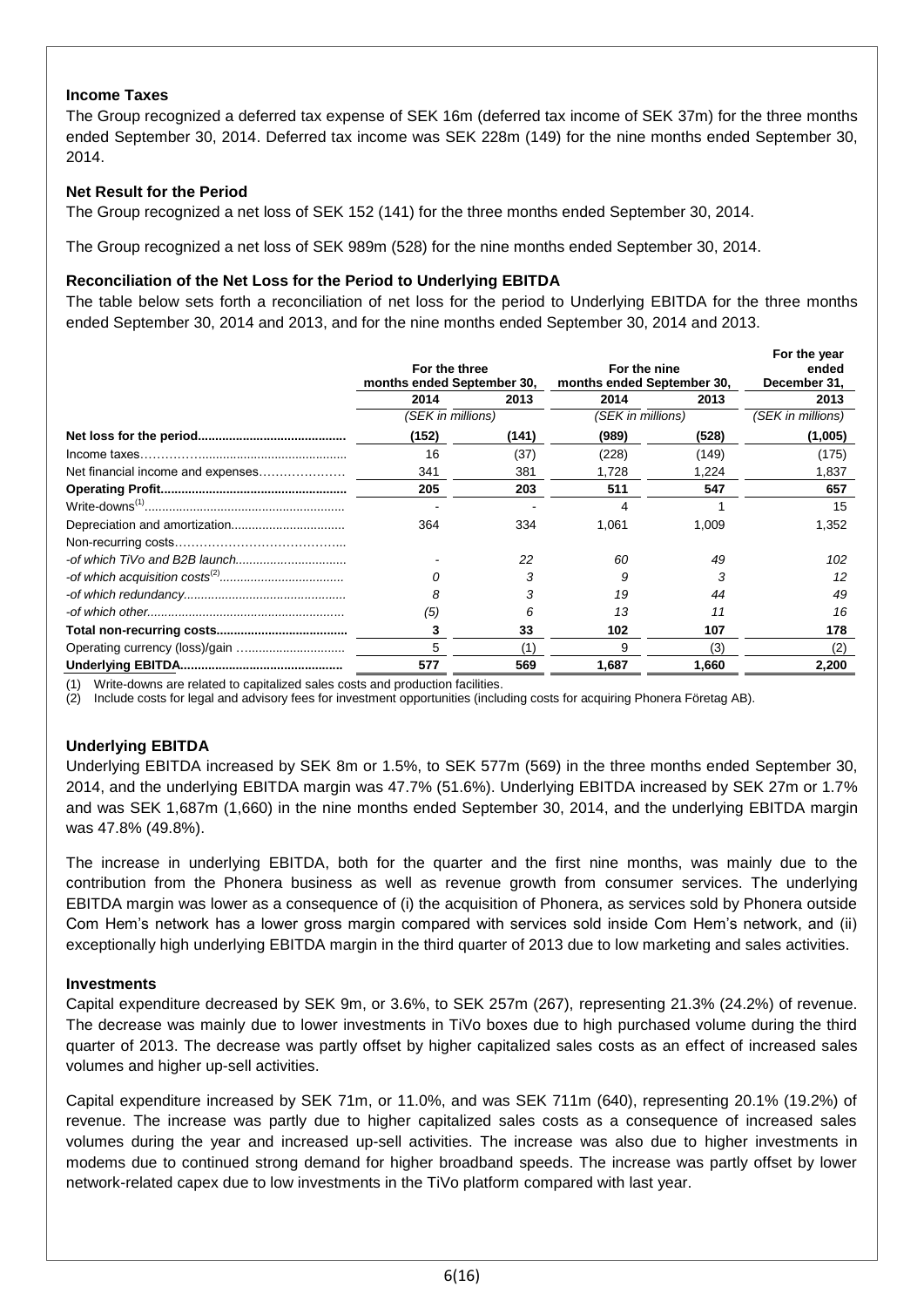## **Operating Free Cash Flow**

Operating free cash flow was SEK 320m (302) in the three months ended September 30, 2014, a decrease by SEK 18m or 5.9% as described in the sections Underlying EBITDA and Investments.

Operating free cash flow was SEK 976m (1,020) in the nine months ended September 30, 2014, a decrease by SEK 43m or 4.2% as described in the sections Underlying EBITDA and Investments.

## **Liquidity**

As of September 30, 2014 the Group held SEK 678m (1,168) of cash and cash equivalents. Unutilized credit facilities amounted to SEK 1,495m.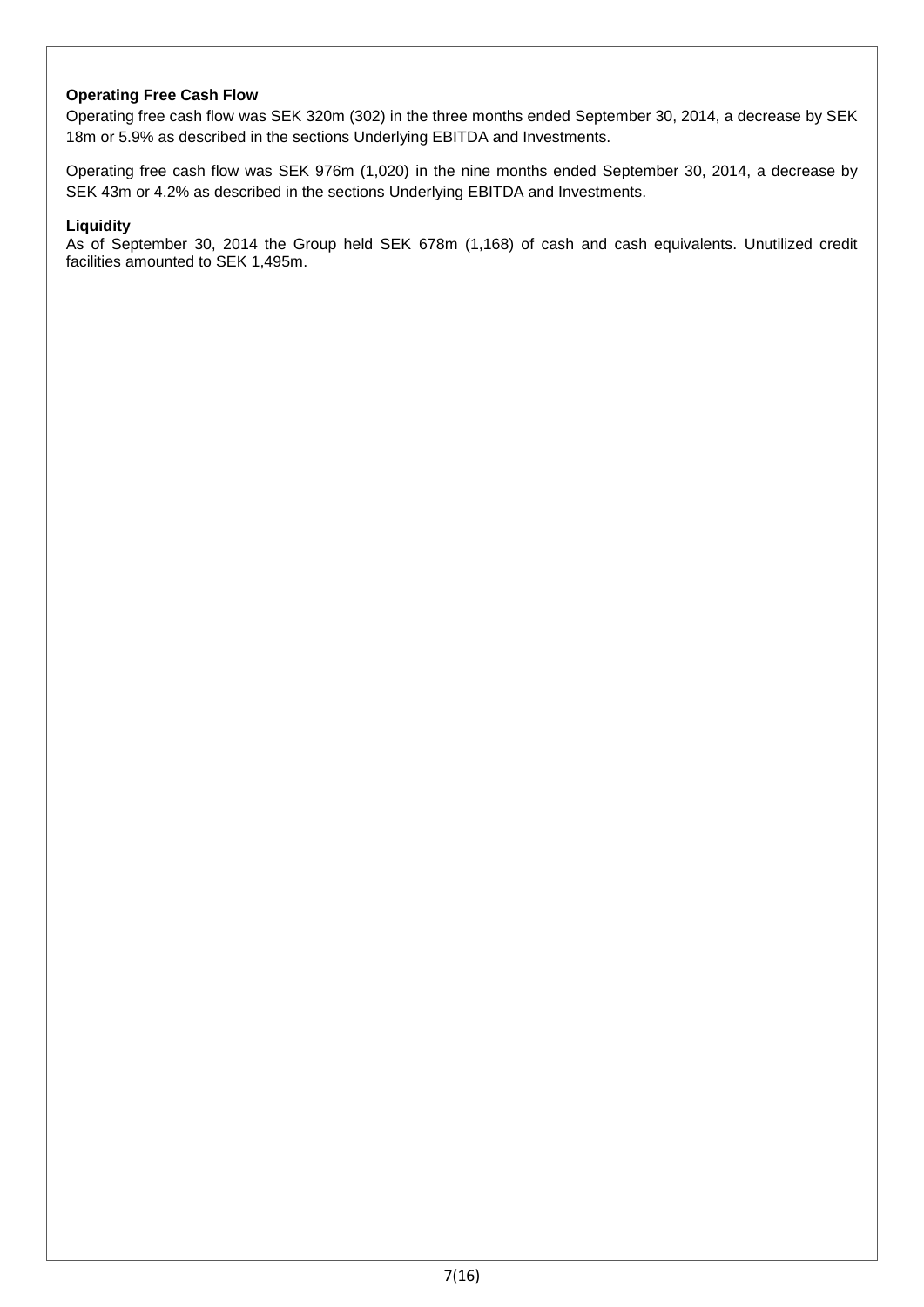# **PRESENTATION OF FINANCIAL AND OTHER INFORMATION**

## **This Interim Report presents the following financial information:**

The unaudited condensed consolidated financial statements of the NorCell Group as of and for the three months and as of and for the nine months ended September 30, 2014 and 2013, and the audited condensed consolidated financial statements as of and for the year ended December 31, 2013. These accounts have been prepared in accordance with International Financial Reporting Standards as adopted by the European Union ("IFRS").

## **Non-IFRS Financial Measures**

The following financial measures included in this Interim Report are not measures of financial performance or liquidity under IFRS.

The non-IFRS financial measures presented herein are not recognized measures of financial performance under IFRS but measures used by Management to monitor the underlying performance of the business and operations. In particular, the non-IFRS financial measures should not be viewed as substitutes for profit/(loss) for the period, profit/(loss) after financial items, operating income, cash and cash equivalents at period end or other income statement or cash flow items computed in accordance with IFRS. The non-IFRS financial measures do not necessarily indicate whether cash flow will be sufficient or available to meet the Group's cash requirements and may not be indicative of the Group's historical operating results, nor are such measures meant to be predictive of future results.

|                                                      | For the three<br>months ended September 30, |      | For the nine<br>months ended September 30, | For the year<br>ended<br>December 31, |                   |
|------------------------------------------------------|---------------------------------------------|------|--------------------------------------------|---------------------------------------|-------------------|
|                                                      | 2014                                        | 2013 | 2014                                       | 2013                                  | 2013              |
|                                                      | (SEK in millions)                           |      | (SEK in millions)                          |                                       | (SEK in millions) |
|                                                      | 577                                         | 569  | 1.687                                      | 1.660                                 | 2,200             |
| Underlying EBITDA margin (in %) <sup>(2)</sup>       | 47.7                                        | 51.6 | 47.8                                       | 49.8                                  | 49.5              |
|                                                      | 320                                         | 302  | 976                                        | 1.020                                 | 1.162             |
| Operating Free Cash Flow margin (in%) <sup>(4)</sup> | 26.5                                        | 27.4 | 27.6                                       | 30.6                                  | 26.1              |

(1) Underlying EBITDA is defined as net profit/(loss) for the period before income taxes, net financial items, disposals, depreciation and amortization, non-recurring costs and operating currency gain/(loss) ("**Underlying EBITDA**"). Depreciation and amortization is recorded under costs of sales and services (depreciation and amortization on fixed tangible and intangible assets related to production), selling expenses (depreciation and amortization on fixed tangible and intangible assets related to the sales function) and administrative expenses (depreciation and amortization on fixed tangible and intangible assets related to administrative functions). For a reconciliation of Net Profit/Loss for the Period to Underlying EBITDA, see *"Results of Operations and Financial Condition* - *Reconciliation of the Net Loss for the Period to Underlying EBITDA"*.

- (2) Underlying EBITDA margin is calculated as Underlying EBITDA as a percentage of revenue.
- (3) Operating Free Cash Flow is calculated as Underlying EBITDA, less Capital Expenditure.
- (4) Operating Free Cash Flow margin is calculated as Operating Free Cash Flow as a percentage of revenue.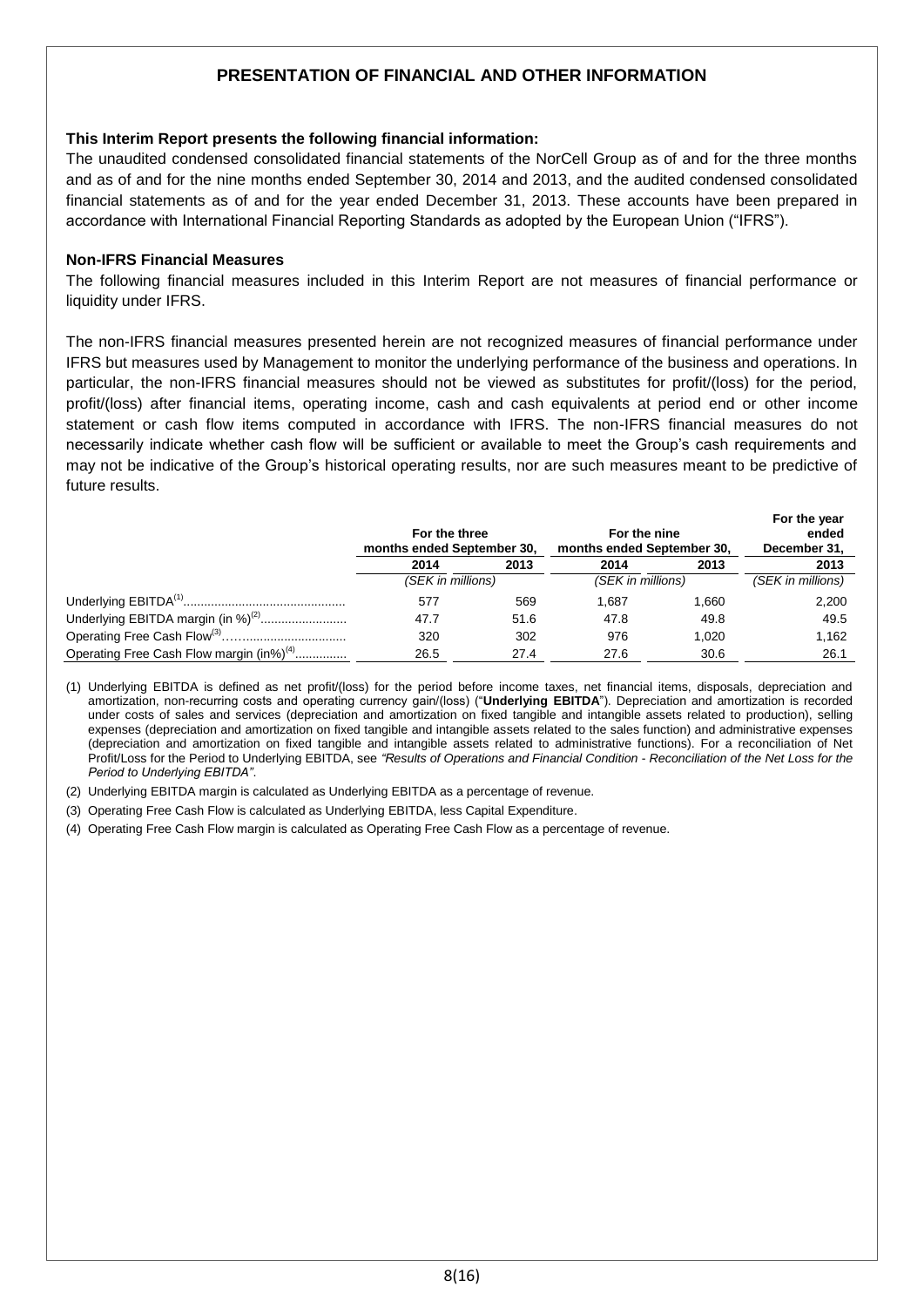## **Selected Operational Data**

These non-IFRS measures have been presented in this Interim Report because they are considered to be important supplemental measures of Com Hem's performance and believed to be widely used by investors and prospective investors comparing performance between companies. Since not all companies compute these or other non-IFRS financial measures in the same way, the manner in which Management has chosen to compute the non-IFRS financial measures presented herein may not be comparable to similarly defined terms used by other companies.

|                                                | As of and for the three<br>months ended September 30, |       | As of and for the three<br>months ended June 30, |       | As of and for the<br>vear ended<br>December 31, |
|------------------------------------------------|-------------------------------------------------------|-------|--------------------------------------------------|-------|-------------------------------------------------|
|                                                | 2014                                                  | 2013  | 2014                                             | 2013  | 2013                                            |
|                                                |                                                       |       | (in thousands, except otherwise indicated)       |       |                                                 |
| <b>Landlord Business</b>                       |                                                       |       |                                                  |       |                                                 |
|                                                | 1,846                                                 | 1,789 | 1.832                                            | 1.777 | 1,817                                           |
|                                                | 35                                                    | 37    | 35                                               | 38    | 36                                              |
| <b>Consumer Business</b>                       |                                                       |       |                                                  |       |                                                 |
| Unique consumer subscribers <sup>(4)</sup>     | 861                                                   | 829   | 846                                              | 822   | 830                                             |
|                                                | 1,531                                                 | 1,484 | 1,503                                            | 1,483 | 1,482                                           |
| Consumer RGUs per unique subscriber (in units) | 1.78                                                  | 1.79  | 1.78                                             | 1.80  | 1.79                                            |
|                                                | 361                                                   | 354   | 360                                              | 356   | 355                                             |
|                                                | 14.8                                                  | 16.3  | 16.4                                             | 16.4  | 16.3                                            |
| <b>Consumer RGUs</b>                           |                                                       |       |                                                  |       |                                                 |
|                                                | 607                                                   | 603   | 599                                              | 606   | 597                                             |
|                                                | 132                                                   | 6     | 103                                              |       | 38                                              |
|                                                | 594                                                   | 551   | 577                                              | 543   | 558                                             |
|                                                | 329                                                   | 330   | 326                                              | 334   | 327                                             |

(1) Homes connected represent the number of residential units to which Com Hem provides an analogue or digital connection, primarily through long-term contracts with landlords of MDUs, but also through service provider agreements with communication operators. (2) ARPU is calculated by dividing the revenue for the respective period by the average number of RGUs for that period and further by the number of months in the period. The average number of RGUs is calculated as the number of RGUs on the first day in the respective period plus the number of RGUs on the last day of the respective period divided by two.

(3) As from January 1, 2014, revenue from Landlord services bound to collective agreements has been reported by its underlying service, based on relative fair values. In previous periods, all revenue from services bound to collective agreements was reported solely as Landlord revenue. For comparison purposes, the historically reported revenue from collective agreements in the comparable period has been reclassified accordingly. For comparison purposes the historically reported ARPUs by Service has been recalculated.

(4) Unique consumer subscribers represent the number of individual end users who subscribed for one or more of Com Hem's upgraded digital services as of the date indicated.

(5) Consumer RGUs (revenue generating units) relate to sources of revenue, which may not always be the same as subscriber numbers. For example, one person may subscribe for two different services, thereby accounting for only one subscriber but two RGUs.

(6) Consumer ARPU is calculated by all digital television, high-speed broadband, fixed-telephony and other revenue that can be allocated to each consumer service, by the average number of total unique subscribers for the respective period, and further by the number of months in the period. The average number of total unique subscribers is calculated by aggregating the average number of unique subscribers in each month during the respective period and dividing the result by the number of months in the respective period.

(7) Consumer churn is defined as the voluntary or involuntary discontinuance of services by a subscriber.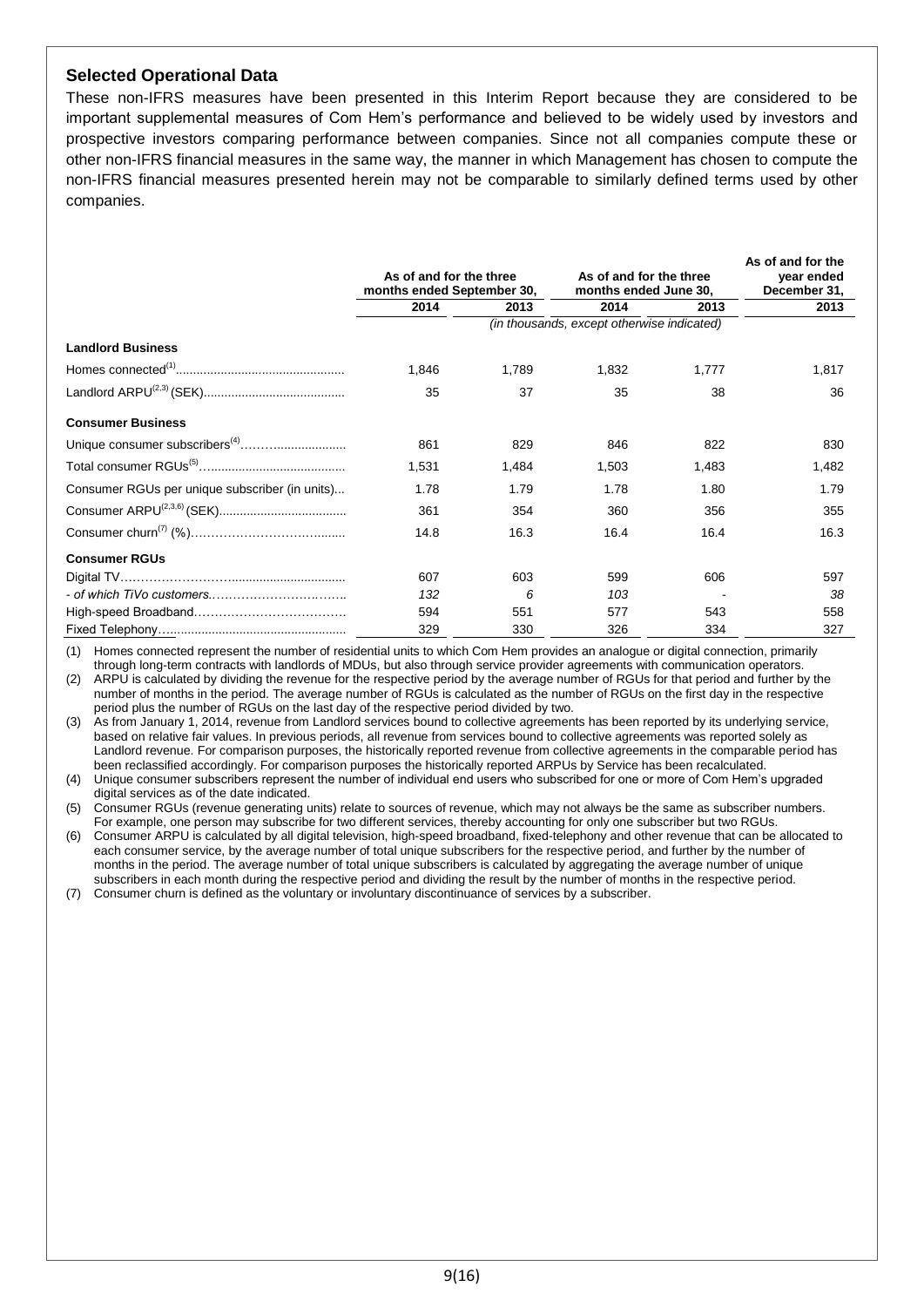# **CONDENSED CONSOLIDATED FINANCIAL STATEMENTS**

*The condensed consolidated financial statements present the NorCell Group as of and for the three months ended September 30, 2014 and 2013, as of and for the nine months ended September 30, 2014 and 2013, and as of and for the year ended December 31, 2013 .*

**For the year**

## **Condensed Consolidated Income Statement**

| For the three              |       | For the nine               | <b>For the year</b><br>ended |                   |
|----------------------------|-------|----------------------------|------------------------------|-------------------|
| months ended September 30, |       | months ended September 30, |                              | December 31,      |
| 2014                       | 2013  | 2014                       | 2013                         | 2013              |
| (SEK in millions)          |       | (SEK in millions)          |                              | (SEK in millions) |
| 1.210                      | 1.104 | 3,532                      | 3.334                        | 4,448             |
| (580)                      | (525) | (1.714)                    | (1,640)                      | (2, 190)          |
| 630                        | 579   | 1,818                      | 1,694                        | 2,258             |
| (358)                      | (328) | (1, 103)                   | (996)                        | (1,378)           |
| (66)                       | (50)  | (191)                      | (163)                        | (220)             |
| 0                          | 2     | (12)                       | 11                           | (3)               |
| 205                        | 203   | 511                        | 547                          | 657               |
| (341)                      | (381) | (1,728)                    | (1,224)                      | (1,837)           |
| (136)                      | (178) | (1,217)                    | (677)                        | (1, 180)          |
| (16)                       | 37    | 228                        | 149                          | 175               |
| (152)                      | (141) | (989)                      | (528)                        | (1,005)           |

| Basio<br>  | $\sim$ $\sim$ $\sim$<br>دںء | $\cdot$ | $- -$ | $\sim$ |
|------------|-----------------------------|---------|-------|--------|
| Dilute<br> | ∠∪                          | ື       |       |        |

| <b>Other Comprehensive Income</b> | For the year |
|-----------------------------------|--------------|
|-----------------------------------|--------------|

|                                                         | For the three<br>months ended September 30, |       | For the nine<br>months ended September 30, |       | ended<br>December 31. |
|---------------------------------------------------------|---------------------------------------------|-------|--------------------------------------------|-------|-----------------------|
|                                                         |                                             |       |                                            |       |                       |
|                                                         | 2014                                        | 2013  | 2014                                       | 2013  | 2013                  |
|                                                         | (SEK in millions)                           |       | (SEK in millions)                          |       | (SEK in millions)     |
|                                                         | (152)                                       | (141) | (989)                                      | (528) | (1,005)               |
| Other comprehensive income                              |                                             |       |                                            |       |                       |
| Components not to be reclassified to net<br>profit/loss |                                             |       |                                            |       |                       |
|                                                         | (29)                                        |       | (67)                                       | 59    | 59                    |
| Tax attributable to revaluation of pension              | 6                                           |       | 15                                         | (13)  | (13)                  |
| Total other comprehensive income for the                | (23)                                        |       | (53)                                       | 46    | 46                    |
| Total comprehensive income for the period               | (175)                                       | (141) | (1,041)                                    | (482) | (959)                 |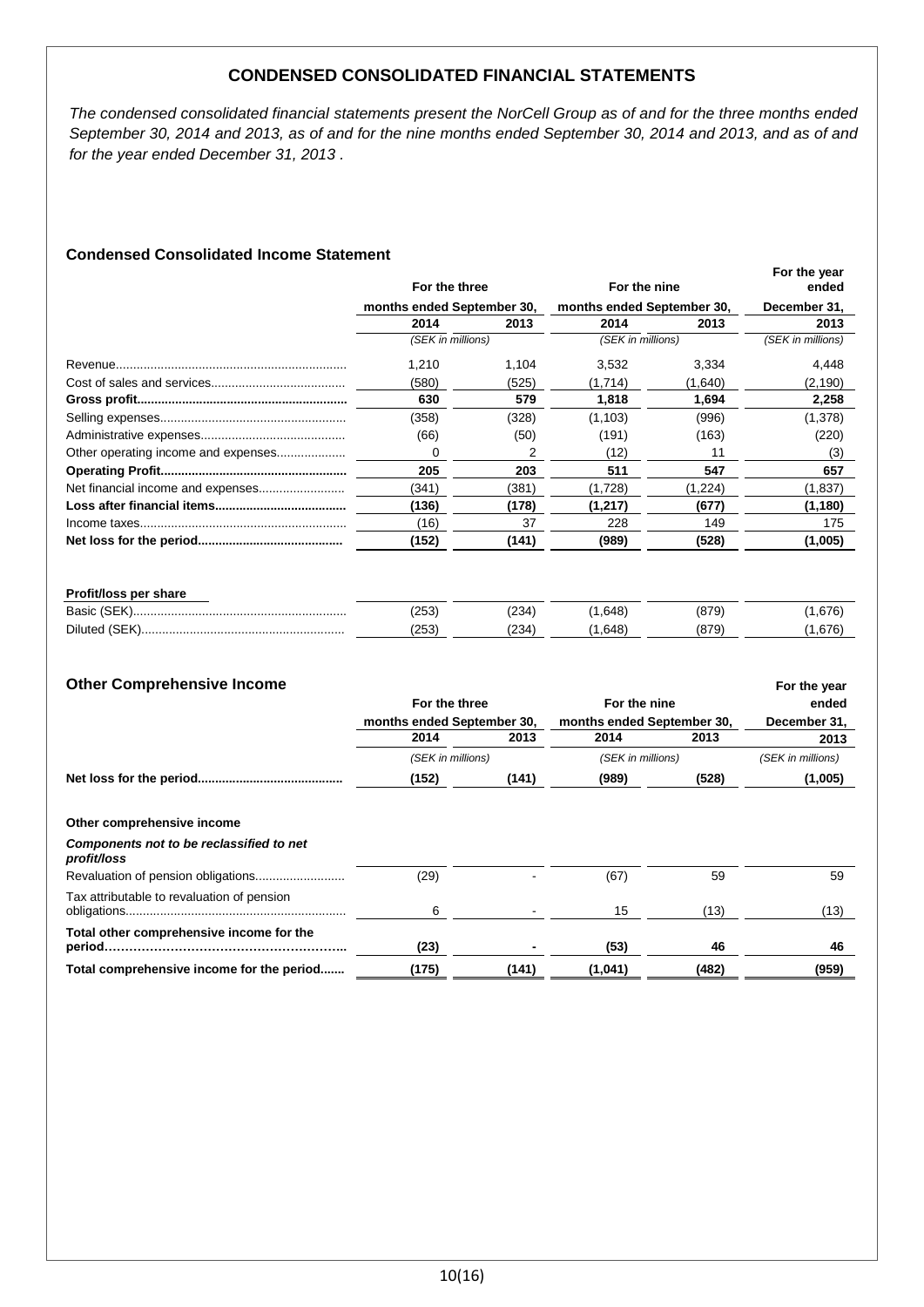## **Condensed Consolidated Balance Sheet**

|                           | As of<br>September 30, | As of<br>September 30, | As of<br>December 31. |
|---------------------------|------------------------|------------------------|-----------------------|
|                           | 2014                   | 2013                   | 2013                  |
|                           | (SEK in millions)      | (SEK in millions)      | (SEK in millions)     |
| <b>Non-current assets</b> |                        |                        |                       |
|                           | 16.126                 | 16.140                 | 16.154                |
|                           | 10.899                 | 10.742                 | 10.742                |
|                           | 1.469                  | 1,437                  | 1.463                 |
|                           |                        | 6                      | 6                     |
|                           | 17,595                 | 17,584                 | 17,624                |
|                           | 652                    | 255                    | 563                   |
|                           | 678                    | 1,168                  | 1,122                 |
|                           | 1.330                  | 1.423                  | 1.685                 |
|                           | 18,924                 | 19,007                 | 19,309                |
|                           | 1,339                  | (412)                  | (664)                 |
|                           | 14.770                 | 16,392                 | 17,022                |
|                           | 191                    | 293                    | 235                   |
|                           | 458                    | 630                    | 671                   |
|                           | 15.420                 | 17,315                 | 17,927                |
|                           | 472                    | 330                    | 308                   |
|                           | 1,694                  | 1,773                  | 1,737                 |

| As of<br>September 30, | As of<br>September 30, | As of<br>December 31. |
|------------------------|------------------------|-----------------------|
| 2014                   | 2013                   | 2013                  |
| (SEK in millions)      | (SEK in millions)      | (SEK in millions)     |
| (664)                  | 70                     | 70                    |
|                        |                        |                       |
| (989)                  | (528)                  | (1,005)               |
| (53)                   | 46                     | 46                    |
| (1,041)                | (482)                  | (959)                 |
|                        |                        |                       |
| 3.044                  |                        |                       |
|                        |                        | 225                   |
| 1.339                  | (412)                  | (664)                 |
|                        |                        |                       |

**Total current liabilities.............................................................................. 2,165 2,103 2,045 Total equity and liabilities........................................................................ 18,924 19,007 19,309**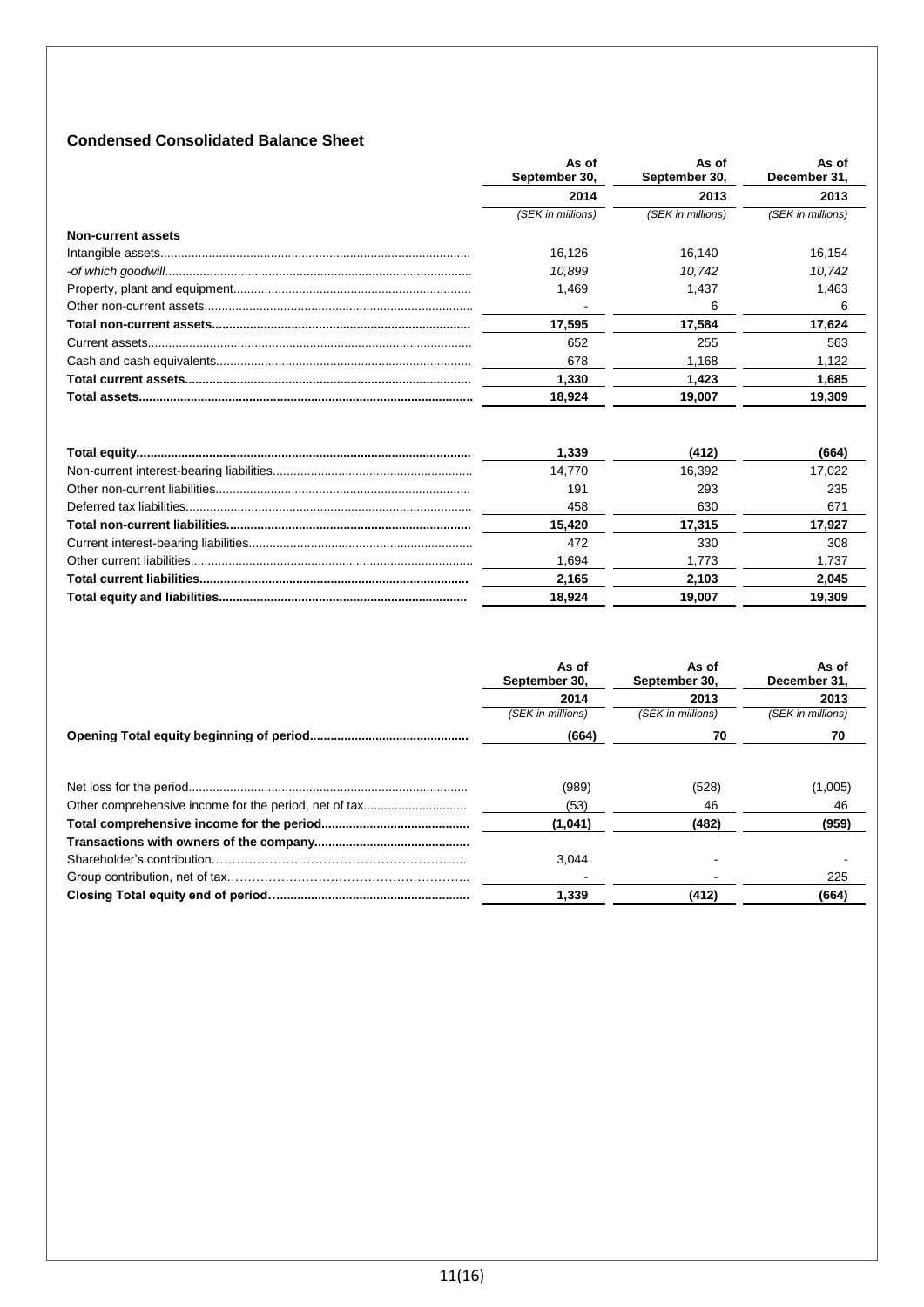# **Condensed Consolidated Cash Flow Statement**

|                                              | For the three              |       | For the nine               |       | For the year<br>ended |
|----------------------------------------------|----------------------------|-------|----------------------------|-------|-----------------------|
|                                              | months ended September 30, |       | months ended September 30, |       | December 31,          |
|                                              | 2014                       | 2013  | 2014                       | 2013  | 2013                  |
|                                              | (SEK in millions)          |       | (SEK in millions)          |       | (SEK in millions)     |
| <b>Operating activities</b>                  |                            |       |                            |       |                       |
| Adjustments for items not included in cash   | (136)                      | (178) | (1,217)                    | (677) | (1,180)               |
|                                              | 574                        | 615   | 2,048                      | 1,673 | 2,230                 |
|                                              | (43)                       | (3)   | (183)                      | (118) | (15)                  |
| Cash flow from operating activities          | 396                        | 435   | 648                        | 878   | 1,035                 |
| Investing activities                         |                            |       |                            |       |                       |
|                                              | (106)                      | (56)  | (289)                      | (181) | (383)                 |
| Acquisition of property, plant and equipment | (151)                      | (208) | (421)                      | (448) | (614)                 |
|                                              |                            |       | (302)                      | (8)   | (8)                   |
| Divestment of financial assets               | 6                          | 0     | 6                          | 0     | 0                     |
|                                              | (251)                      | (265) | (1.006)                    | (637) | (1,005)               |
| <b>Financing activities</b>                  |                            |       |                            |       |                       |
|                                              | 1,554                      |       | 3,044                      |       |                       |
|                                              |                            | 500   | 4,800                      | 600   | 800                   |
|                                              | (1, 468)                   | (146) | (7,868)                    | (320) | (354)                 |
|                                              | (6)                        | (15)  | (62)                       | (15)  | (16)                  |
|                                              | 80                         | 339   | (86)                       | 265   | 430                   |
|                                              | 225                        | 510   | (444)                      | 507   | 461                   |
| Cash and cash equivalents at beginning of    | 453                        | 658   | 1,122                      | 661   | 661                   |
| Cash and cash equivalents at period end      | 678                        | 1,168 | 678                        | 1,168 | 1,122                 |

# **\*Adjustment for items not included in cash flow**

|                                                 | For the three              |      | For the nine               |       | For the year<br>ended |
|-------------------------------------------------|----------------------------|------|----------------------------|-------|-----------------------|
|                                                 | months ended September 30, |      | months ended September 30, |       | December 31,          |
|                                                 | 2014                       | 2013 | 2014                       | 2013  | 2013                  |
|                                                 | (SEK in millions)          |      | (SEK in millions)          |       | (SEK in millions)     |
| Depreciation and amortization of assets         | 364                        | 334  | 1,061                      | 1,009 | 1,352                 |
|                                                 | (23)                       | (72) | 173                        | 28    | 254                   |
| Unrealized change in fair value of financial    | (1)                        | 24   | (118)                      | (79)  | (140)                 |
| Change in capitalized borrowing expenses and    | 14                         | 25   | 294                        | 75    | 101                   |
|                                                 | 150                        | 156  | 64                         | 204   | 45                    |
| Change in redemption premium, notes             | (99)                       |      |                            |       |                       |
| Interest not settled with cash, group companies | 167                        | 148  | 562                        | 433   | 595                   |
|                                                 | 4                          | (0)  | 11                         | 3     | 23                    |
|                                                 | 574                        | 615  | 2,048                      | 1,673 | 2,230                 |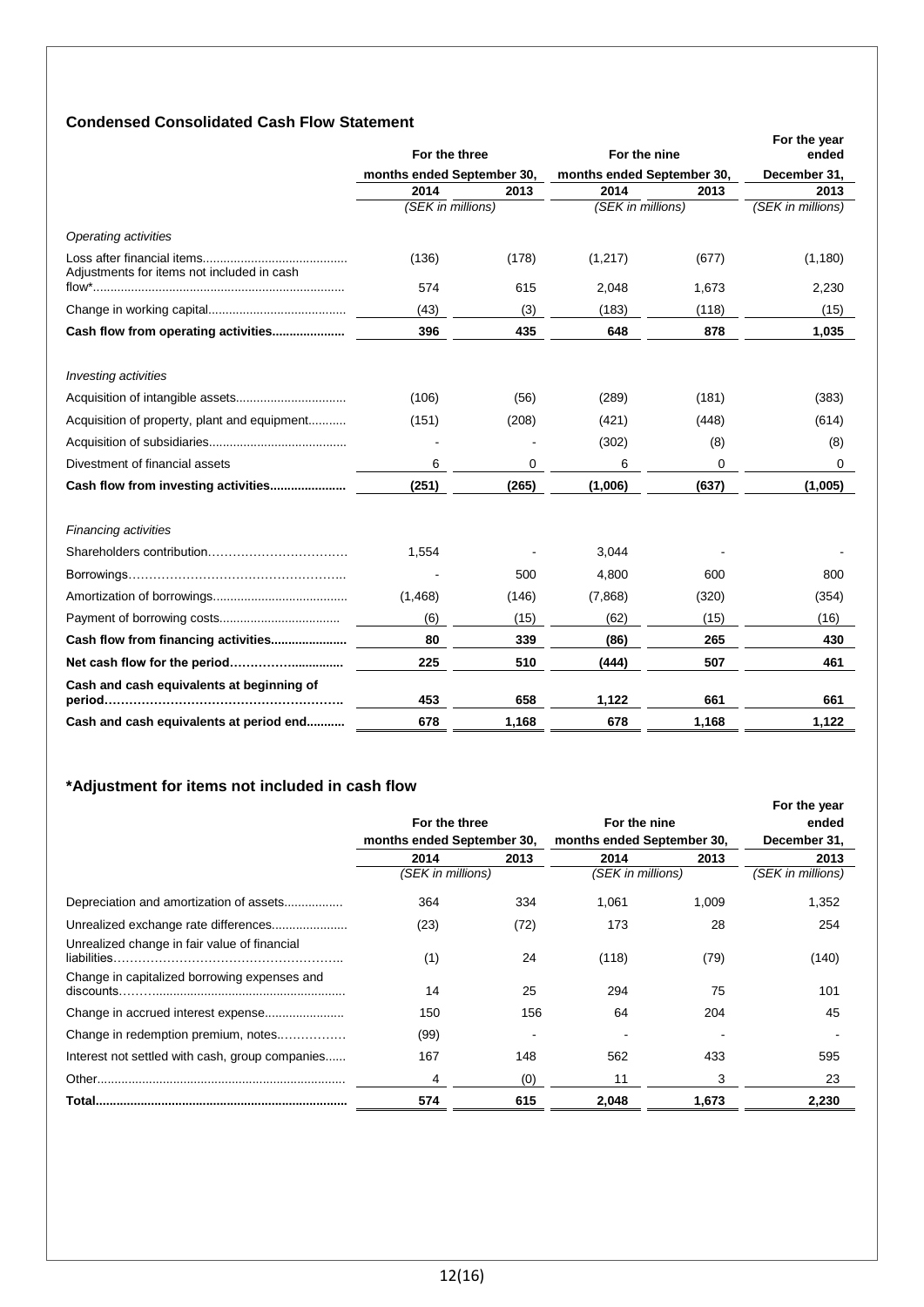# **Notes to the Condensed Consolidated Financial Statements**

## **Note 1 Basis of Preparation**

The consolidated accounts of the Group are prepared in accordance with International Financial Reporting Standards ("IFRS") as endorsed by the EU and disclosed in the Group's Annual Report for 2013 and presented in million Swedish kronor (SEKm) which is also the Group's functional currency. The new or amended IFRS, which became effective on January 1, 2014, have had no material effect on the Consolidated Financial Statements. The Interim Report is prepared in accordance with IAS 34 Interim Financial Reporting.

The Interim Report has been approved for issuance by the Board of Directors on November 4, 2014.

## *Reclassification and presentation of revenue*

As of January 1, 2014, Com Hem adopted a new methodology regarding the classification of revenue by digital service generated from landlord collective agreements. Revenue from digital television, broadband and fixed telephony services generated under such agreements were historically reported in landlord service revenue. As of January 1, 2014, revenue generated from such digital services has been reclassified to its respective underlying digital service. For comparative purposes, historical amounts have been reclassified accordingly.

In line with the Group's strategic focus on offering bundled digital services (digital television, broadband and fixed telephony) and the expansion into the B2B market with the acquisition of Phonera Företag, revenue is from the second quarter of 2014 presented for Consumers, B2B and Landlord services on an aggregated level. For comparative purposes, historical amounts have been aggregated accordingly.

## *Operating Segments*

The operations of the Group are integrated and constitute a single operating segment that offers bundled services to Consumers (digital-television, broadband and fixed telephony), B2B (broadband and telephony) and Landlord (basic television service), in a single market, Sweden. This is also the base of the Group's management structure and the structure for internal reporting, which is controlled by the Group's Chief Executive Officer, who has been identified as its chief operating decision maker. As such, the Group does not present any operating segment information.

## **Note 2 Revenue**

Total revenue amounted to SEK 3,532m (3,334) in the nine months ended September 30, 2014. Consumer revenue amounted to SEK 2,632m (2,567), or 74.5% (77.0%) of total revenue, whereof digital-television revenue amounted to SEK 1,298m (1,260), or 36.8% (37.8%) of total revenue, broadband revenue amounted to SEK 1,074m (988), or 30.4% (29.6%) of total revenue, and fixed telephony amounted to SEK 260m (320), or 7.4% (9.6%) of total revenue. Landlord revenue amounted to SEK 588m (601), or 16.7% (18.0%) of total revenue. B2B revenue amounted to SEK 145m (1), or 4.1% (0.0%) of total revenue, where Phonera contributed SEK 130m (0) to aggregated B2B Group revenue. Other revenue amounted to SEK 167m (166), or 4.7% (5.0%) of total revenue.

|                        | For the nine<br>months ended<br>September 30, |          | Reclassified <sup>(1)</sup><br>For the nine<br>months ended<br>September 30, | For the nine<br>months ended<br>September<br>$30, ^{(2)}$ |
|------------------------|-----------------------------------------------|----------|------------------------------------------------------------------------------|-----------------------------------------------------------|
| <b>SEK in millions</b> | 2014                                          | % Change | 2013                                                                         | 2013                                                      |
| Consumer.              | 2.632                                         | 2.5      | 2.567                                                                        | 2.525                                                     |
| Landlord.              | 588                                           | (2.1)    | 601                                                                          | 643                                                       |
| B <sub>2</sub> B       | 145                                           | n/m      |                                                                              |                                                           |
| Other.                 | 167                                           | 1.0      | 166                                                                          | 166                                                       |
| Total                  | 3.532                                         | 5.9      | 3.334                                                                        | 3.334                                                     |

(1) As from January 1, 2014, revenue from Landlord services bound to collective agreements has been reported by its underlying service, based on relative fair values. In previous periods, all revenue from services bound to collective agreements was reported solely as Landlord revenue. For comparison purposes, the historically reported revenue from collective agreements in the comparable period has been reclassified accordingly.

(2) Historically reported Revenue by Service.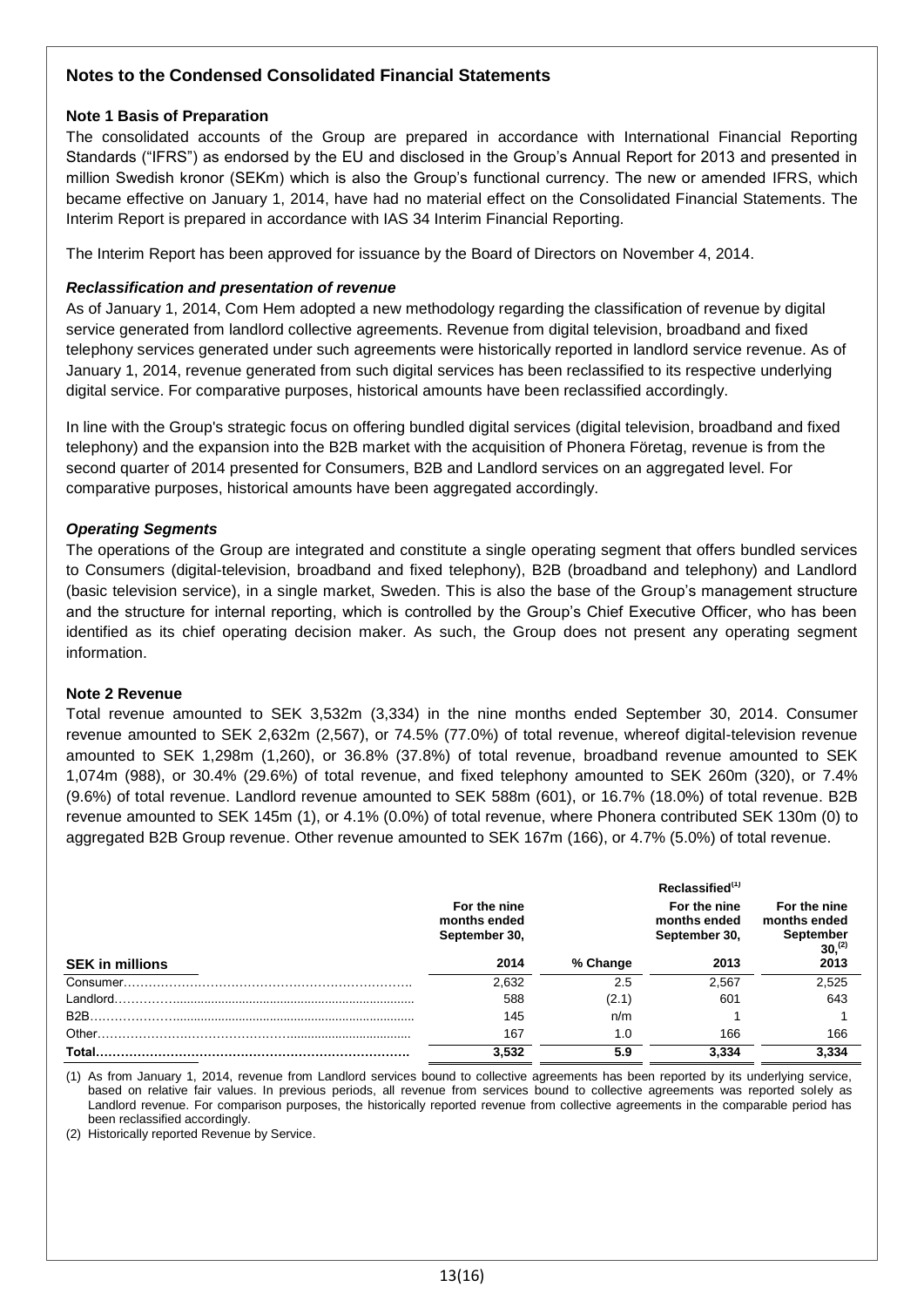## **Note 3 Operating Expenses**

The Group's cost of sales and services amounted to SEK 1,714m (1,640), or 48.5% (49.2%) of total revenue in the nine months ended September 30, 2014. Selling expenses amounted to SEK 1,103m (996), or 31.2% (29.9%) of total revenue, administrative expenses amounted to SEK 191m (163), or 5.4% (4.9%) of total revenue and the Group's net other operating income and expenses amounted to an expense of SEK 12m (income of 11).

## **Note 4 Financial Income and Expenses**

Financial income and expenses summarized to a net financial expense of SEK 1,728m (1,224) in the nine months ended September 30, 2014.

The increase, SEK 504m, was mainly explained by one-off costs of SEK 400m associated to refinancing of the Senior Credit Facilities and the redemption of 35% of the outstanding Senior Notes. The one-off costs consist of unamortized borrowing costs of SEK 233m related to the repaid Credit Facilities and the redemption of the Senior Notes with original amortization period until 2018-2019, redemption premiums of SEK 97m and a one-off interest expense from the parent NorCell 1B AB (publ) of SEK 69m related to unamortized borrowing costs for the Senior PIK Notes, in connection to the redemption of the Senior PIK Notes in the parent company.

#### **Note 5 Income Taxes**

The Group recognized a deferred tax income for the nine months ended September 30, 2014 of SEK 228m (149).

## **Note 6 Net Loss for the Period**

The Group recognized a net loss of SEK 989m (528) in the nine months ended September 30, 2014.

#### **Note 7 Capital Expenditure**

Capital expenditure in the nine months ended September 30, 2014 amounted to SEK 711m (640) or 20.1% (19.2%) of total revenue, of which SEK (0)m (12) was funded by financial leases.

#### **Note 8 Acquisition of subsidiaries**

The Group completed the acquisition of Phonera Företag AB including its subsidiaries on March 31, 2014, which is also the date control exists and from when the entity is consolidated. The purchase price was SEK 311m of which all was paid in cash. The recognized value of intangible assets was SEK 318m of which SEK 161m was customer relationships and SEK 157m was goodwill.

The goodwill recognized for the acquisition pertains to future revenue from new customers and increased revenue from existing customers through continued growth of the number of services sold per customer. No portion of the goodwill is expected to be tax deductible. Phonera contributed with SEK 130m to revenue and approximately SEK 29m to operating income profit excluding depreciation and amortization from the acquisition date. If the acquisition had been conducted as of January 1, 2014 management estimates that the contribution to the Groups consolidated revenue would have been SEK 193m and the contribution to operating profit would have been approximately SEK 43m excluding depreciation and amortization.

| <b>Acquisition of Phonera</b><br><b>SEK in millions</b> | Recognized value<br>in the Group |
|---------------------------------------------------------|----------------------------------|
|                                                         | 161                              |
|                                                         | 10                               |
|                                                         |                                  |
|                                                         |                                  |
|                                                         |                                  |
|                                                         | 135                              |
|                                                         |                                  |
|                                                         | (65)                             |
|                                                         | 154                              |
|                                                         | 157                              |
|                                                         | 311                              |

On March 1, 2013, the acquisition of Örnsat, Örnsköldsviks Satellit och kabel- TV AB, a local cable operator in Örnsköldsvik was completed. The purchase price was SEK 13m, as described in the Group's Annual Report for 2013.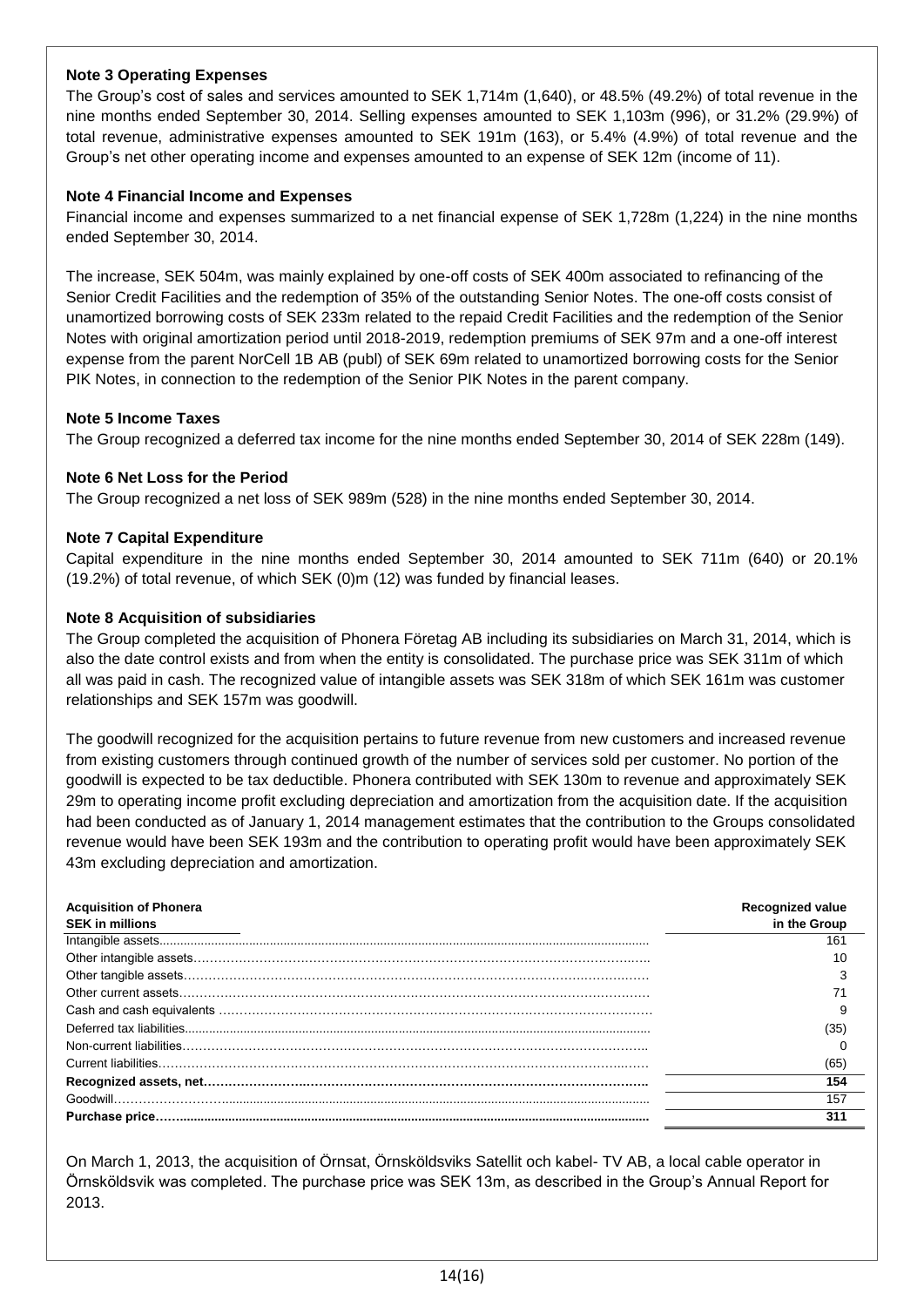## **Note 9 Liquidity and Financial Position**

As of September 30, 2014 the Group held SEK 678m (1,168) of cash and cash equivalents. Unutilized credit facilities amounted to SEK 1,495m.

## **Note 10 Equity**

The Group has received shareholder's contributions from the parent company totaling SEK 3,044m. Of these contributions, SEK 1,490m was used in the second quarter to refinance the Senior Credit Facilities formerly held by the Group, SEK 1,004m and SEK 550m respectively were used in the third quarter to redeem 35% of the amount outstanding under the Senior Notes and to repay part of the outstanding indebtedness under the revolving credit facility.

## **Note 11 Fair Value of Derivative Instruments**

In order to decrease the Group's interest rate risks and currency exposure, certain derivatives have been entered into. The derivatives are measured at fair value and are recognized in net profit or loss. Hedge accounting is not applied. The Group only holds level 2 instruments as described in the Group's Annual Report for 2013. Amounts of SEK 118m (79) regarding changes in fair value of derivatives have been recognized in the financial net and SEK 0.5m (0) has been recognized in other operating income. The Group terminated the major part of the derivatives in connection with the refinancing.

The following table illustrates the fair value of the derivatives at period end.

| <b>SEK in millions</b> | As of<br>September 30,<br>2014 | As of<br>September 30,<br>2013 | As of<br>December 31, 2013 |
|------------------------|--------------------------------|--------------------------------|----------------------------|
|                        |                                |                                | (6)                        |
|                        |                                | (149)                          | (97)                       |
|                        |                                |                                | (16)                       |
|                        |                                | (180)                          | ั119)                      |

## **Note 12 Risks and Uncertainty Factors**

The Group has identified a number of operational and financial risks. Operational risks constitutes of increasing **1** competition, the ability to attract and keep customers, technical development, regulatory environment and **2** substitution from fixed to mobile telephony. Financial risks are liquidity-, credit- interest-, and currency risks. For a **0** detailed description of the risk factors considered to be most important to the Group's future progress, please see **3** the description in the Group's Annual Report for 2013. The Group believes that the risk environment has not materially changed from the description in the Annual Report for 2013, except for financial risks that have decreased due to increased equity and reduced net debt. **, 1**

A government committee has reviewed the Swedish corporate and withholding tax regimes and on June 12, 2014, the committee presented its proposal. While the changes are proposed to take effect from January 1, 2016, there is no certainty that the proposal will be adopted as law in its current state, when it would become effective or the exact impact of the proposed changes.

## **Note 13 Events During the Third quarter**

On July 4, 35% of the amount outstanding for the Senior Notes were redeemed.

On August 27, Com Hem raised the entry level for broadband speed to 50 Mbit/s for all new customers and kept the previous 10 Mbit/s entry level price point.

## **Note 14 Subsequent Events**

On October 13, Com Hem announced that its subsidiary NorCell Sweden Holding 3 AB (publ), the issuer of SEK 3,492m 9.25% Senior Secured Notes due 2018, had issued a notice of conditional redemption for all of the notes. The redemption date is scheduled for November 12, 2014.

On November 12, 2014, the SEK 3,492m outstanding Senior Secured Notes are planned to be redeemed. The redemption will be refinanced with new Senior Secured Notes of SEK 2,500 million, issued on October 23, together with an additional incremental term loan of SEK 375m and drawing of the existing revolving credit facility. The new Senior Secured Notes have a fixed interest rate coupon of 5.25% and mature in November 2019. For further information see the press release dated October 23.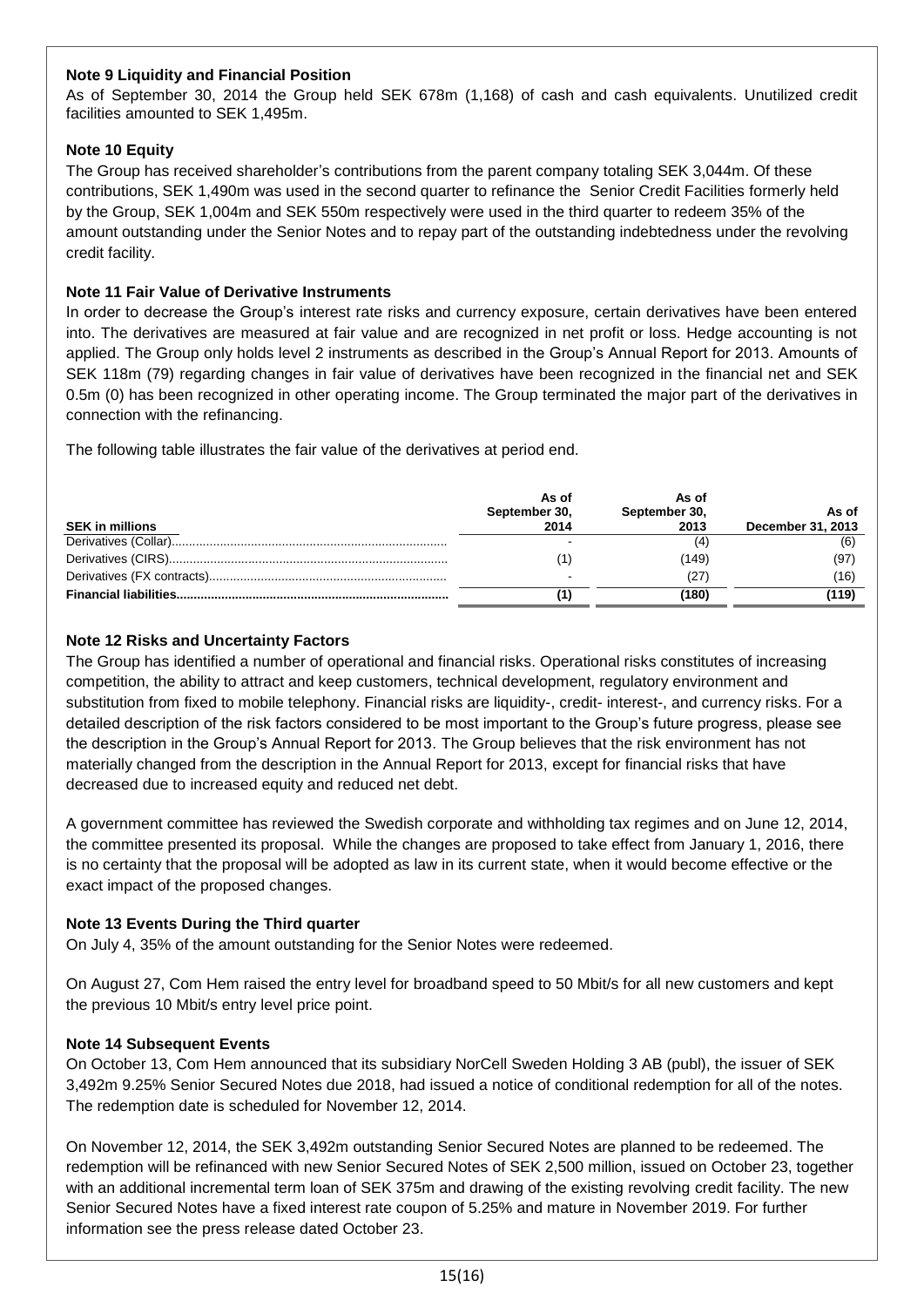# **INDEPENDENT AUDITOR'S REPORT ON REVIEW OF INTERIM FINANCIAL STATEMENTS**

To the Board of Directors NorCell Sweden Holding 2 AB (publ)

#### *Introduction*

We have reviewed the accompanying consolidated balance sheet of NorCell Sweden Holding 2 AB (publ) and subsidiaries ("the Group") as of September 30, 2014 and the related consolidated statements of income, comprehensive income, changes in equity and cash flows for the nine month period then ended which are included in the printed version of this document on pages  $10 - 15$ . The Board of Directors and the Chief Executive Officer are responsible for the preparation and presentation of these consolidated interim financial statements in accordance with IAS 34, 'Interim Financial Reporting'. Our responsibility is to express a conclusion on these consolidated interim financial statements based on our review.

#### *Scope of Review*

We conducted our review in accordance with the International Standard on Review Engagements ISRE 2410 "Review of Interim Financial Information Performed by the Independent Auditor of the Entity". A review of interim financial statements consists of making inquiries, primarily of persons responsible for financial and accounting matters, and applying analytical and other review procedures. A review is substantially less in scope than an audit conducted in accordance with International Standards on Auditing and consequently does not enable us to obtain assurance that we would become aware of all significant matters that might be identified in an audit. Accordingly, we do not express an audit opinion.

#### *Conclusion*

Based on our review, nothing has come to our attention that causes us to believe that the accompanying consolidated interim financial statements are not prepared, in all material respects, in accordance with IAS 34, 'Interim Financial Reporting'.

Stockholm, November 4, 2014

KPMG AB

/s/ Thomas Thiel

Thomas Thiel Authorized public accountant